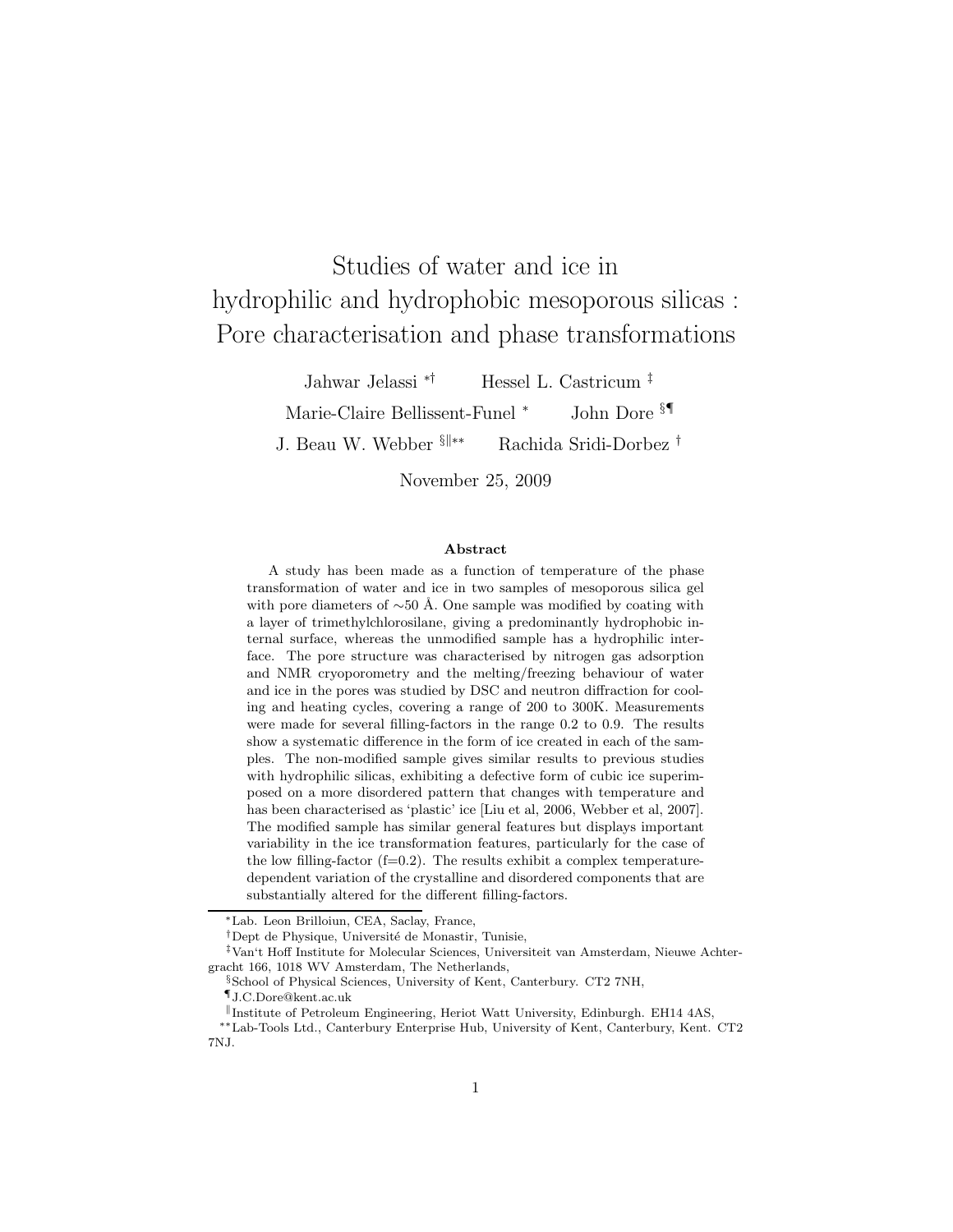### 1 Introduction

The characteristics of liquid water, confined in a mesoporous solid, have become a highly topical area of research. Water can be considered as an essential molecule for life and has properties that are unlike those of any other liquid. The confinement of water in small volumes, such as in living cells, changes its structure and dynamics. At lower temperatures, water can be under-cooled and nucleates with the formation of ice structures that are different from the normal form of hexagonal ice- $I_h$ ,<sup>[1](#page-29-0)[,2](#page-29-1)</sup>. These effects become especially apparent for confinement in mesoscopic [nm-sized] volumes. Most work has been conducted using solid substrates although there is also interest in water confined in soft matter. Porous silica exists with various well-defined pore sizes, which allows the variation of the geometrical parameters in a controlled and straightforward manner. The solid substrate also enables the water/ice properties to be studied for complete and fractional-pore-filling, using a range of experimental and simulation techniques  $3,4,5,6,7$  $3,4,5,6,7$  $3,4,5,6,7$  $3,4,5,6,7$  $3,4,5,6,7$ .

The silica surface is essentially hydrophilic in character due to the presence of silanol groups<sup>[8](#page-29-7)</sup> and consequently there is a specific interaction at the interface that influences the behaviour of the water volume in the pore. The modification of the characteristics will depend on the proximity and the length scale for the effects is not yet well defined. As a result, the properties of the confined water phase are found to be dependent not only on the pore size, pore morphology and the fractional-filling but also on the surface density of Si-OH (silanol) groups. It is therefore of interest to modify the surface characteristics and to investigate the properties for water at a more hydrophobic or non-polar interface. The surface silanol density can be reduced by a heat treatment at elevated temperatures, leading to silanol condensation and the formation of Si-O-Si. However, this process is reversible upon re-exposure to water and may also lead to an irreversible and substantial change in porosity<sup>[8](#page-29-7)</sup>. A more convenient way of changing the interfacial features without essentially changing the pore size and morphology is by grafting a layer of co-valently-bonded functional groups onto the bare silica surface. This procedure involves chemical treatment of the silica sample, which, in the current experiments, has utilised trimethylchlorosilane to give a hydrophobic 'methylated' surface. This procedure has been found to be suitable for the samples investigated in this study, giving the least change in pore size<sup>[9](#page-29-8)</sup>. In this first paper we describe the structure of both the non-modified and modified (methylated) silica and the formation of ice upon cooling of confined water in the two different silica materials by using a combination of several techniques. Ice formation in the two materials has been studied for various filling factors. Complementary measurements on the 'non-modified' and 'modified' materials, including  $N_2$  vapour adsorption  $(GA)$ , differential scanning calorimetry  $(DSC)$ , NMR cryoporometry (NMR-C) and neutron diffraction (ND), have also been conducted.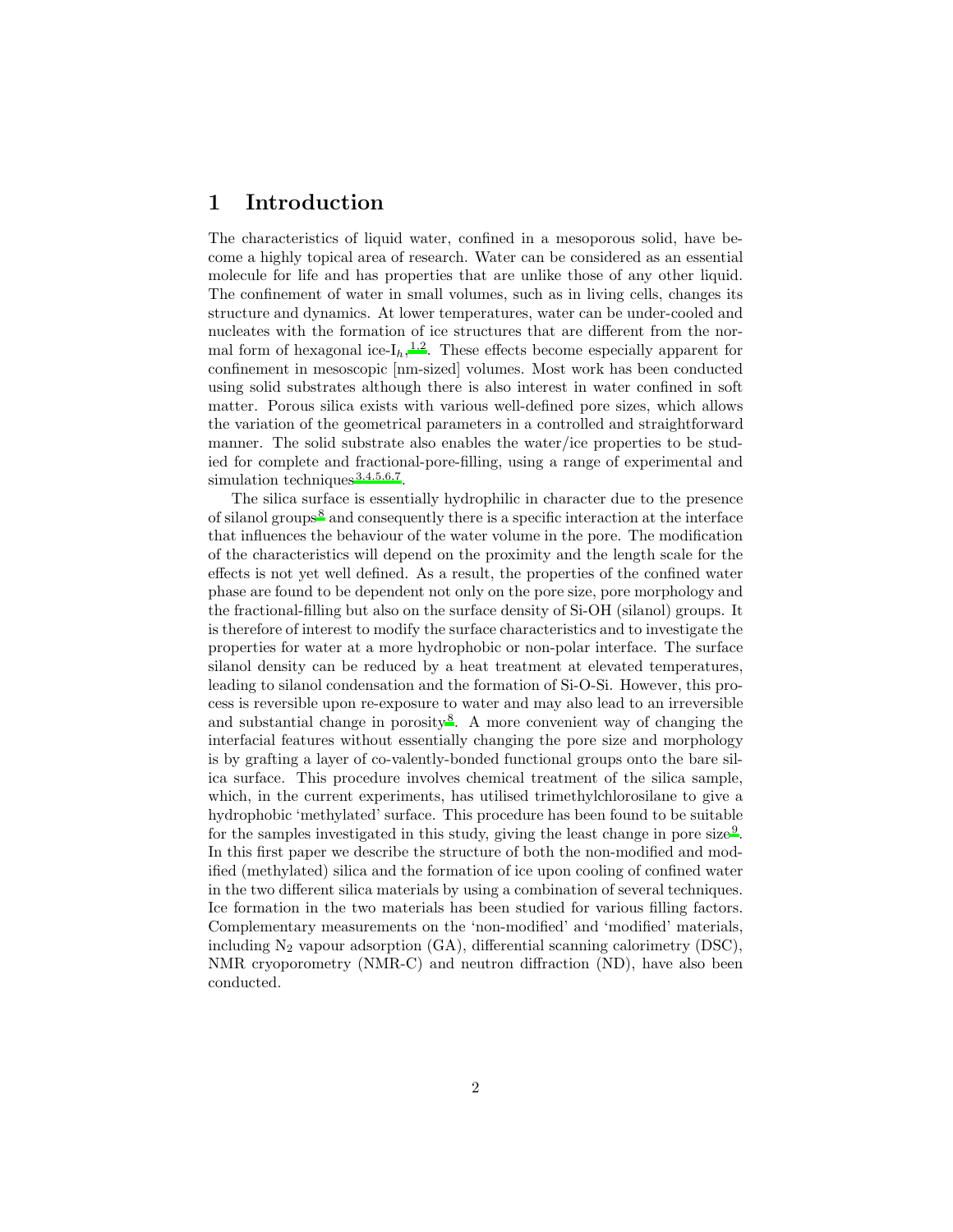### 2 Experimental techniques

### 2.1 Materials preparation

Mesoporous silica gels are available commercially and have an inter-connected disordered network. Silica gel (35–70  $\mu$ m grain diameter, >99.5% SiO<sub>2</sub>, Grace Davison SI 1404) with a mean pore diameter in the range  $50-70$  Å, was heated in air at 773 K for 5 hrs to remove any adsorbed species and to obtain a moderate degree of hydroxylation. This 'non-modified' material was hydrophobised by dropwise addition of 5.25 ml trimethylchlorosilane ( $(CH_3)_3$ SiCl, TMCS, 99% pure, Aldrich) to 8.67 g of silica in a mixture of 50 ml water (doubly-distilled) and 21.6 ml of isopropanol (Aldrich, 99.9% pure), and subsequent refluxed for 30 min during continuous stirring. Prior to the TMCS addition, the material was left in the liquid mixture for 5 min. After modification, the materials were dried, washed three times with water/ethanol and dried in air at  $393 \text{ K}^9$  $393 \text{ K}^9$  $393 \text{ K}^9$ . The untreated silica provides the hydrophilic sample, classed as 'non-modified', and the treated sample with a predominantly hydrophobic interface provides the 'modified' sample material with a methylated surface.

### 2.2 Materials Characterisation: Gas adsorption measurements

Adsorption/desorption isotherms of  $N_2$  (77 K) were determined on a CE-Instruments Sorptomatic 1990. All materials were pre-treated by evacuation below  $10^{-7}$  bar at 473 K. Continuous corrections were made for variations in the atmospheric pressure  $p_0$ . The results for both samples are shown in Figure [1a](#page-3-0) for nitrogen. Surface areas and C-values were determined by BET-3 fits from the  $N_2$ adsorption isotherms<sup>[10](#page-29-9)[,11](#page-29-10)</sup> between  $p/p_0=0$  and 0.5, according to:

$$
n/n_m = \frac{C(p/p_0)}{(1-p/p_0)} \cdot \frac{1 - (N+1)(p/p_0)^N + N(p/p_0)^{N+1}}{1 + (C-1)(p/p_0) - C(p/p_0)^{N+1}},
$$
(1)

where n in the gas adsorbed at relative pressure  $p/p_0$ ,  $n_m$  is the monolayer capacity of the surface, [units mol.g<sup>−</sup>1], C a constant related to heat of adsorption (and thus dependent on the adsorbate-adsorbent interaction) and  $N$  the number of adsorbed layers. The area occupied by a  $N_2$  molecule in the completed monolayer was taken to be  $0.162 \text{ nm}^2$  (ISO  $9277$ )<sup>[12](#page-29-11)</sup>. Mesopore size distributions and mean mesopore diameters were obtained from BJH fits of the desorption isotherms<sup>[13](#page-29-12)</sup> between  $p/p_0=0.35$  and 0.9, assuming cylindrical pores. A zero contact angle was assumed between the silica surface and nitrogen liquid in the Kelvin equation used in BJH analysis. Values for the thickness of the t-layer (the film thickness t, due to multilayer adsorption) were used with a dependency on the interaction between adsorbate and adsorbent (i.e. on  $C$ ), as determined by Lecloux<sup>[14](#page-29-13)</sup>. The total mean pore diameters, (including micropores and assuming cylindrical pore shape) were obtained from the relation $11$ :

$$
d_p = \frac{4v_p}{A},\tag{2}
$$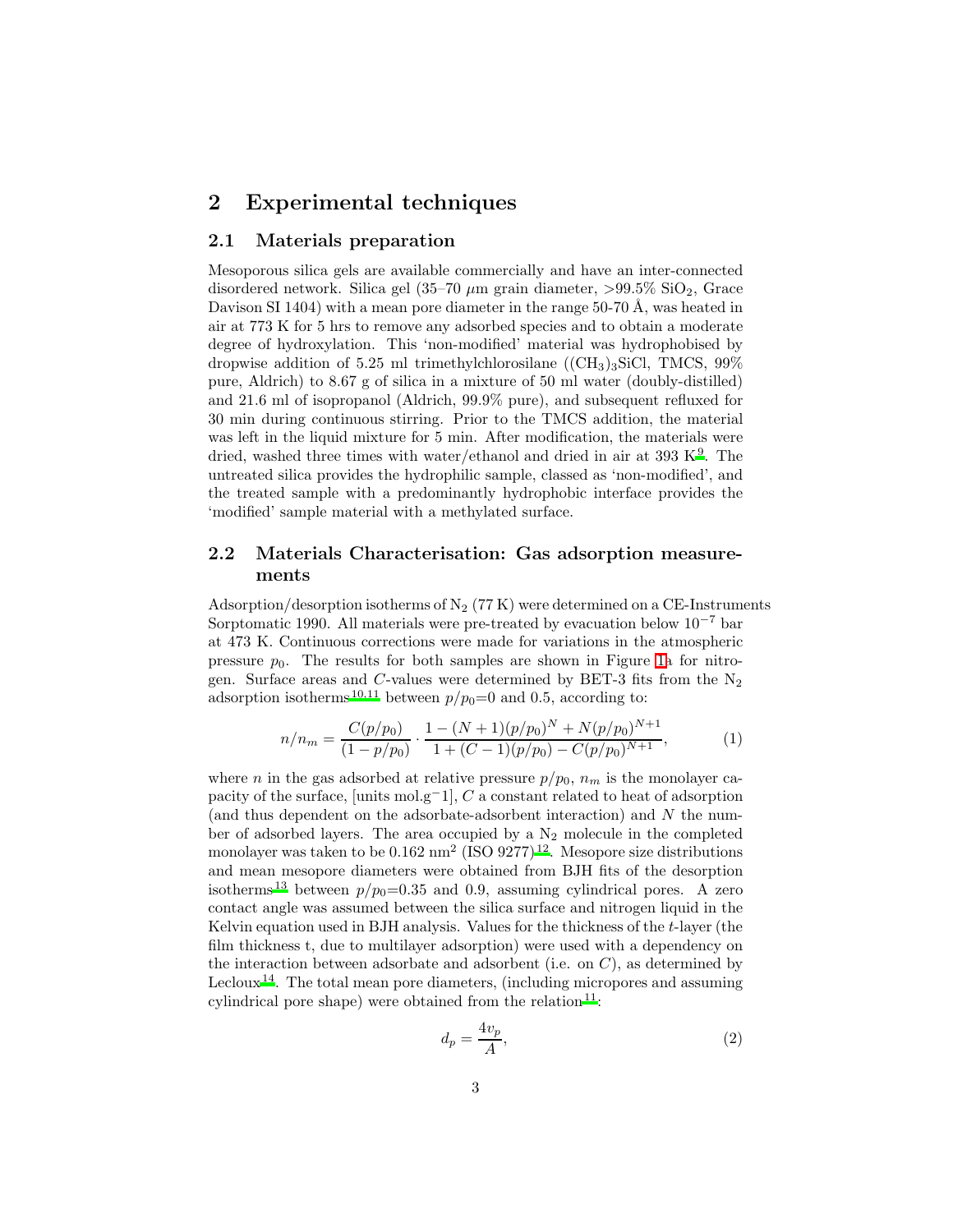

<span id="page-3-0"></span>Figure 1: a) Nitrogen adsorption/desorption for non-modified and modified mesoporous silica samples. b) Corresponding pore diameters.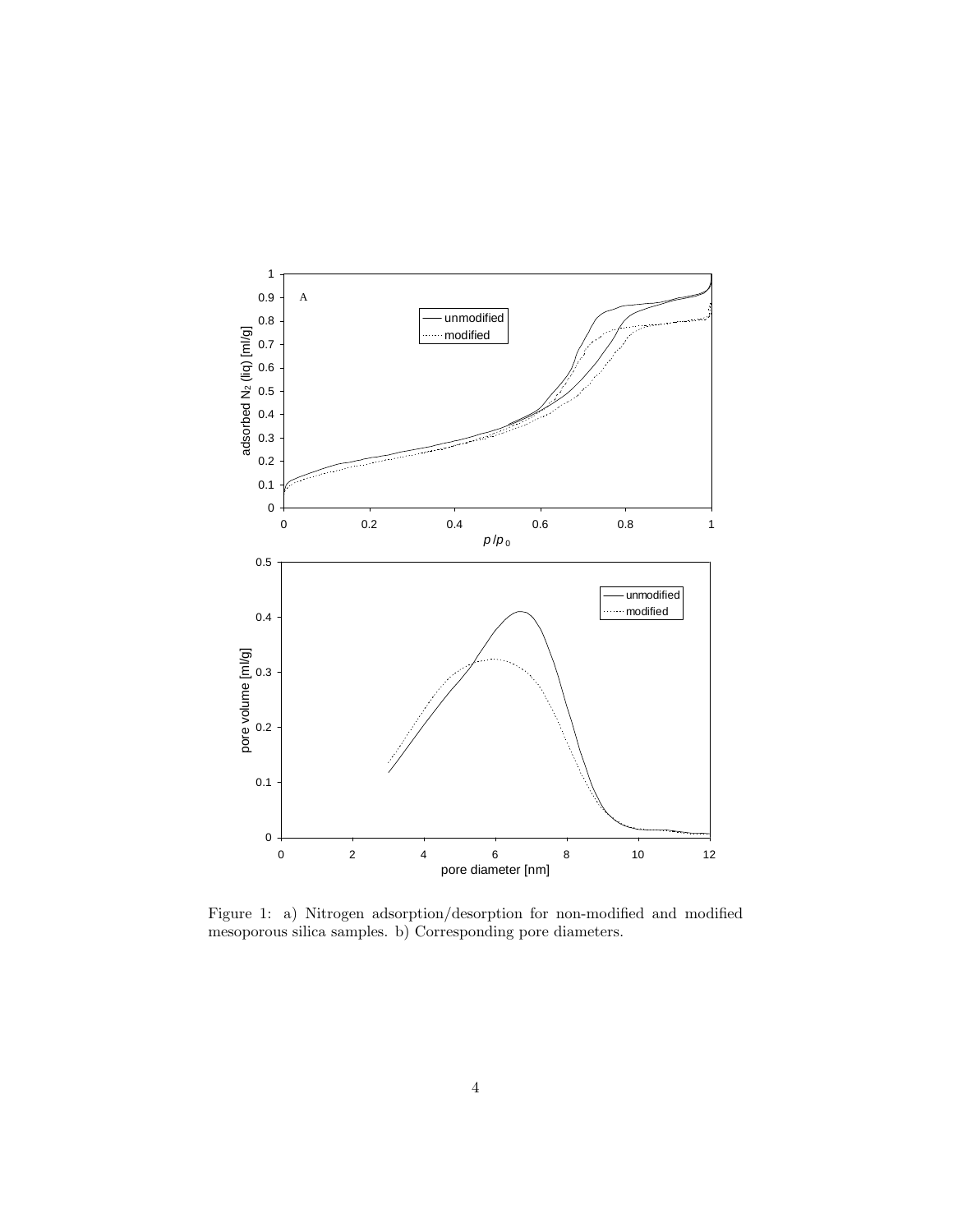where  $d_p$  is the pore diameter,  $v_p$  is the pore volume determined at  $p/p_0=0.95$ and A is the surface area. In order to compare the pore volumes of the different samples, the isotherms are displayed in terms of volume of adsorbed nitrogen liquid, assuming a density of 0.8086  $g/cm<sup>3</sup>$  for N<sub>2</sub>. The Kelvin equation is used to calulate pore diameter distributions (Figure [1b](#page-3-0)), and as expected the modified sample shows a smaller remaining free volume.

### 2.3 Materials Characterisation: Differential Scanning Calorimetry

Differential scanning calorimetry (DSC) has become a standard method for investigating the thermal features of confined fluids. There is a depression of melting point, for the confined fluid, which follows the Gibbs-Thomson relation, which may be written<sup>[15](#page-29-14)</sup> as:

$$
\Delta T_m = \frac{k_{GT}}{x},\tag{3}
$$

where  $k_{GT}$  is a calibration constant that relates to the thermodynamic variables and  $x$  is a length/dimension that depends on the pore size. In the present case, the samples are fabricated by the sol-gel route and the pore network is therefore disordered, although a narrow distribution of effective pore sizes is expected as discussed further in Section [3.3.](#page-12-0)

DSC measurements were made for the three hydration levels of heavy water,  $D_2O$ , corresponding to filling factors of  $f = 0.95, 0.45$  and 0.20 (determined gravimetrically), over a temperature range of 293-135 K in cooling and heating mode; the results are shown in Figure [2.](#page-6-0) In each case the behaviour of the modified and non-modified samples shows significant variations and there is a large change for the different hydration levels.

For  $f = 0.90$ , an initial measurement with a ramp rate of  $10K/min$  revealed a broad exothermic peak in the region of 243K and a second measurement was made with a rate of 2K/min to improve the resolution. The results for the slower rate (for both cooling and heating) are shown in Figure [2a](#page-6-0), with an inset for the transition region. The onset of the energy flow is seen to occur at a higher temperature for the modified sample. The unusual shape is indicative of a two-step process and will later be shown (Section [3\)](#page-9-0) to arise from a separate nucleation and growth process. The heating curve reveals a broad endothermic peak that extends over 30K and corresponds to the melting of the ice in the pores. These results indicate a hysteresis effect due to non-equilibrium supercooling of the liquid in the pores, but it is notable that the base line is not flat and that energy flow is occurring over a large temperature range.

The data for the  $f=0.45$  case were taken for a ramp rate of  $10K/min$  and give a single asymmetric profile that represents a phase transition at 241K with an indication of precursor changes at higher temperatures. The main peak position is displaced to slightly lower temperatures relative to that for the  $f=0.9$  case but this may be a consequence of the faster scan rate. Nevertheless, there seems to be a much smaller contribution in the pre-transition region. The heating cycle has a similar shape for the endothermic change but it is notable that the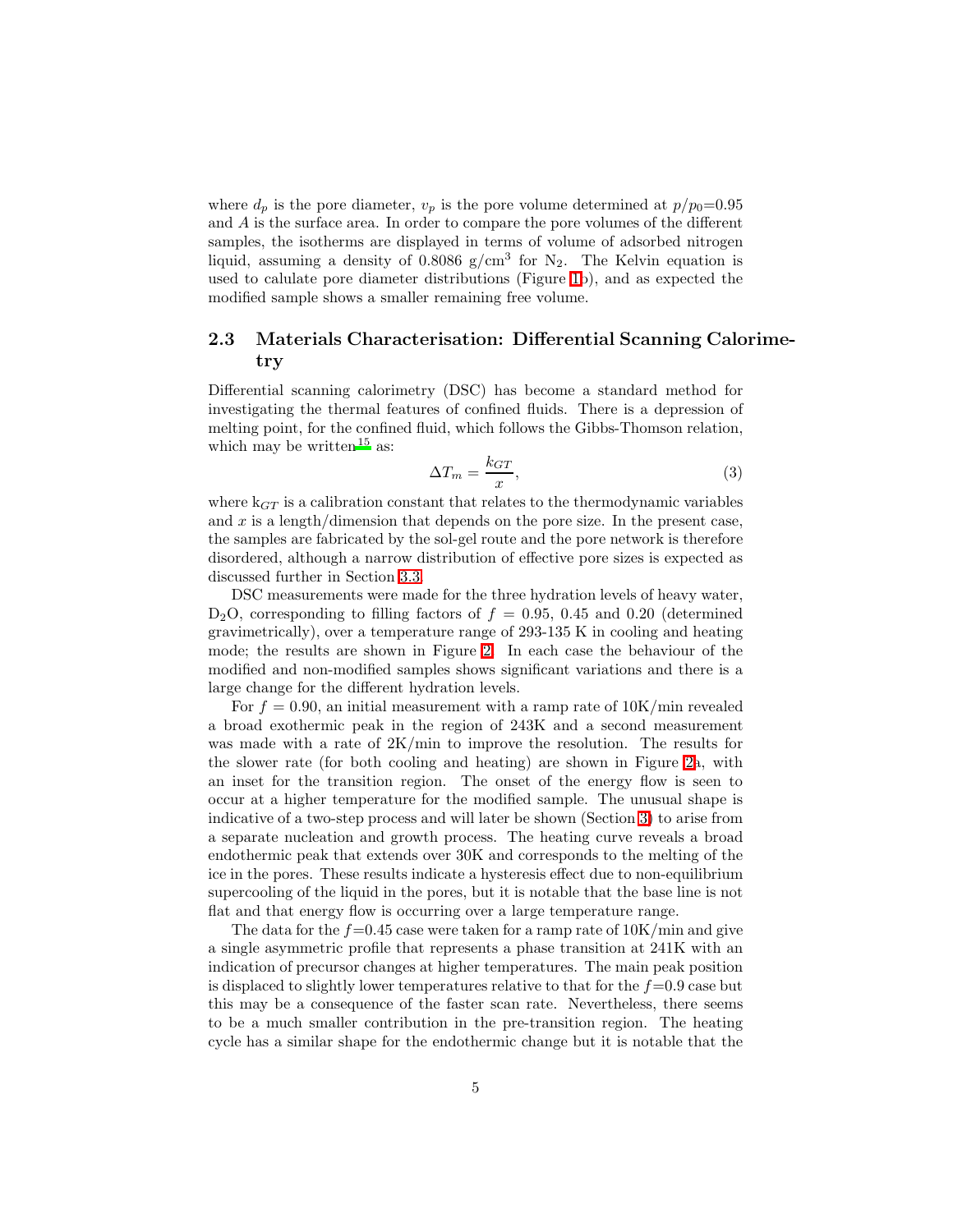difference in magnitude of the peaks for the different samples is increased for this case.

The  $f=0.20$  case shows two distinct exothermic events. The first peak occurs at a similar temperature to the main peaks for the other cases but the second peak is displaced to lower values for the modified silica relative to the unmodified silica. The origin of this double-transition region is still unclear as it does not correspond to an obvious transition in the ice structure but can be linked to the distribution of partially-filled pores. The endothermic peaks also show considerable variation. They are very broad and the peak for the modified silica again occurs at a lower temperature, the difference in the endothermic peak between the two samples is larger (7K) for this case. It is also clear that the background levels are not flat for any of the samples. The complete set of transition temperatures for  $D_2O$  is listed in Table [1a](#page-5-0) and the results are compared with the data for  $H_2O$  from the NMRC measurements in Section [2.4](#page-5-1) (Table [1b](#page-5-0)).

| $D_2$ O Filling factor | $f = 0.9$ |     | $f = 0.45$ |     | $f = 0.2$ |     |
|------------------------|-----------|-----|------------|-----|-----------|-----|
| <b>DSC</b> Samples     | non-mod   | mod | non-mod    | mod | non-mod   | mod |
| exothermic pk $1(K)$   | 243       | 243 | 241        | 241 | 242       | 242 |
| exothermic pk $2(K)$   | 244       | 245 |            |     | 235       | 233 |
| endothermic pk $(K)$   | 267       | 267 | 268        | 266 | 264       | 257 |

b)

| $H_2O$ Filling factor | $f = 1.98$ | $f = 1.69$ | $f = 0.63$ |
|-----------------------|------------|------------|------------|
| <b>NMR</b> Samples    | non-mod    | mod        | mod        |
| warming $(K)$         | 262.6      | 262.0      | 262.8      |

<span id="page-5-0"></span>Table 1: The temperatures of phase-transitions in the DSC and NMR measurements.

a) The temperatures of different peaks in the  $D_2O$  DSC measurements for cooling and heating cycles. Values are given for the two peaks shown in Figures [2a](#page-6-0) and [2c](#page-6-0).

b) The melting temperatures for the different  $H_2O$  NMR cryoporometry measurements.

### <span id="page-5-1"></span>2.4 Materials characterisation: NMR cryoporometry

Nuclear magnetic resonance cryoporometry<sup>[15](#page-29-14)[,16](#page-29-15)</sup> is a convenient way of determining pore size through an alternative application of the Gibbs-Thomson relation (eqn. 3). A comparison of different techniques for determining porosity suggests that the  $k_{GT}$  calibration constant is, as theoretically expected, dependent on pore geometry, but a full understanding of these factors is still being developed<sup>[7](#page-29-6)[,17](#page-29-16)[,18](#page-29-17)[,19](#page-29-18)[,20](#page-30-0)</sup>.

| . . | ¢ |
|-----|---|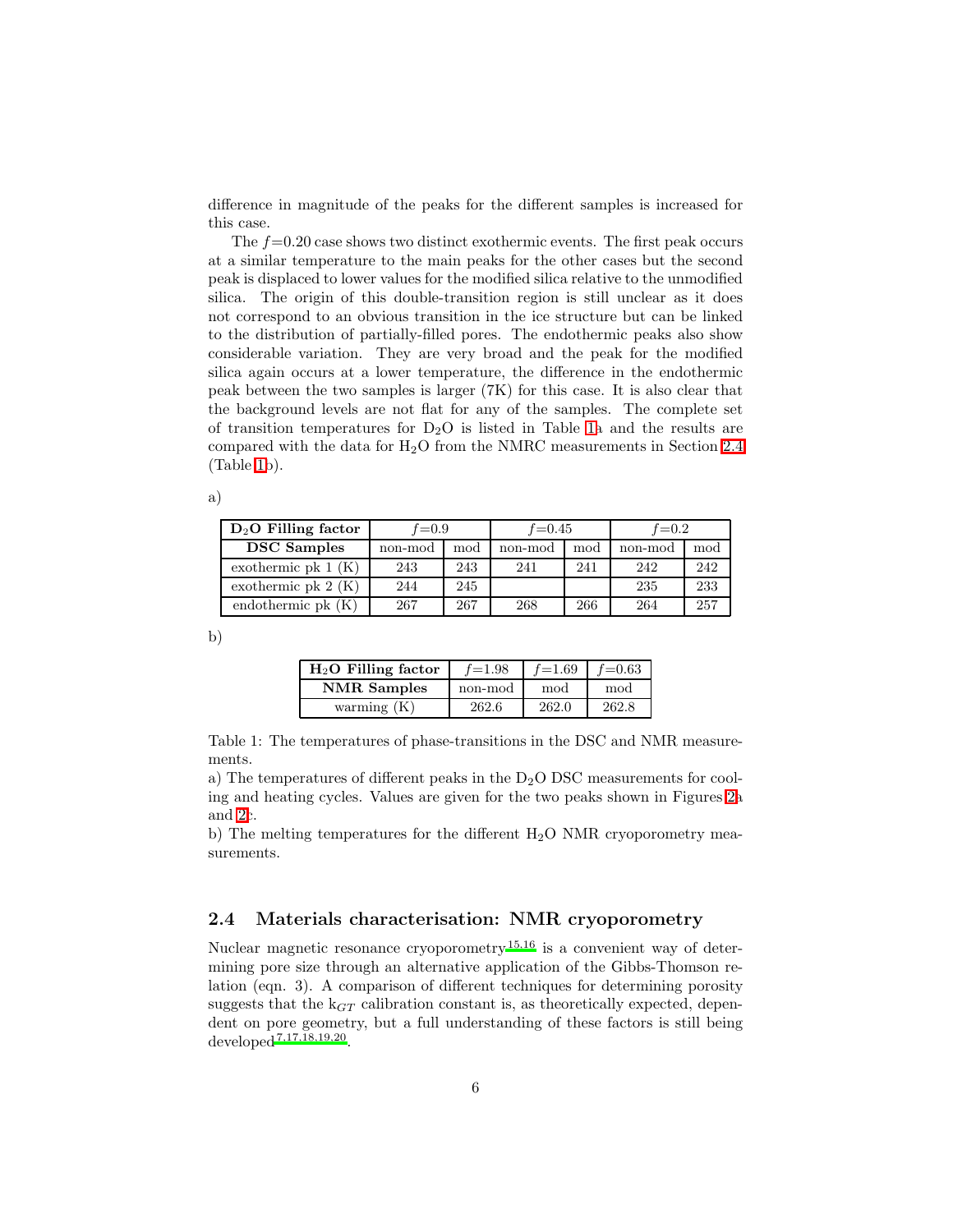

<span id="page-6-0"></span>Figure 2: DSC measurements for  $D_2O$  water in the non-modified and modified samples with filling factors,  $f$ , of a) 0.90, b) 0.45 and c) 0.20. The upper traces are for cooling, the lower traces are for warming.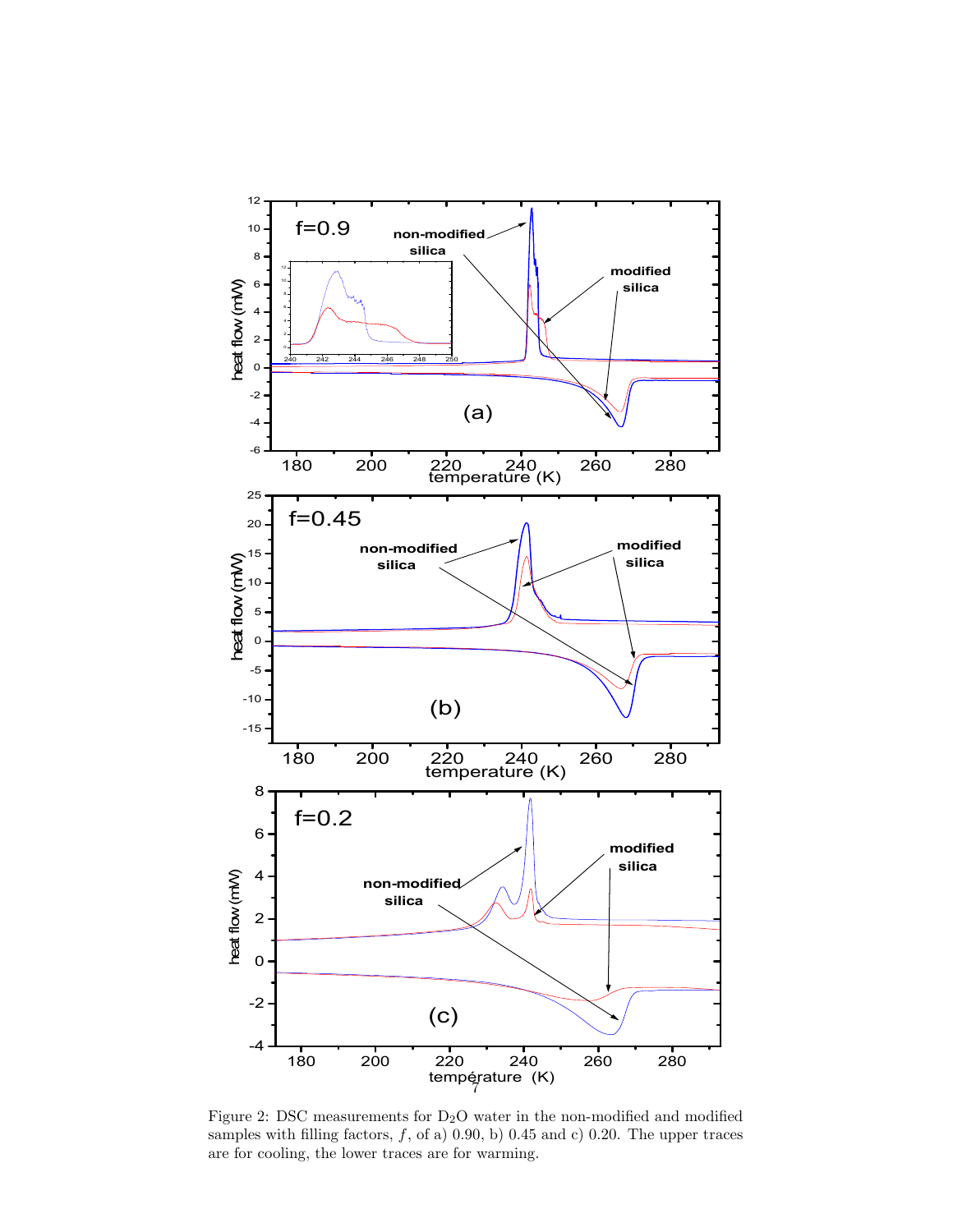Measurements were made for the modified and non-modified materials using over-filled and partially-filled samples. The amplitude of the NMR signal at time ( $2\tau$  = 2ms), which defines the quantity of H<sub>2</sub>O in the liquid state, was monitored as a function of temperature for cooling and heating cycles in each case, using temperature scanning rates of 0.1 K.min−<sup>1</sup> ; the results are shown in Figure [3.](#page-7-0) These data give the pore volumes as  $0.684 \text{ ml} \text{·g}^{-1}$  (unmodified) and 0.598 ml.g−<sup>1</sup> (modified). However a correction needs to be made for the faster relaxation time of the liquid in the pore compared with that of the bulk liquid; the values from both techniques are given in Table [2.](#page-8-0)



<span id="page-7-0"></span>Figure 3: NMR cryoporometry measurements for  $H_2O$  water in a non-modified sample with filling factor  $f=1.98$ , showing pore volume (unmodified)  $V_{pu} = 68$ ml.g<sup>-1</sup>; a modified sample with f=1.69, showing pore volume (modified)  $V_{pm}$  $60 \text{ ml} \cdot \text{g}^{-1}$ ; and for a modified partially-filled sample with a filling factor  $f=0.63$ ; for both cooling and warming ramps.

Using a  $k_{GT}$  value of 582 K.Å appropriate to sol-gel silicas, the data can be converted to a pore size distribution function<sup>[21](#page-30-1)</sup> and the results are shown in Figure [4](#page-8-1) and Table [2.](#page-8-0) The cryoporometry results appear to be more fully resolving the pore size distributions, and a narrower size-distribution is obtained than that from the gas adsorption measurements Figure [1b](#page-3-0). A comparison of the pore size and pore volume characteristics determined from the different experimental techniques is presented in Section [4.1.](#page-14-0)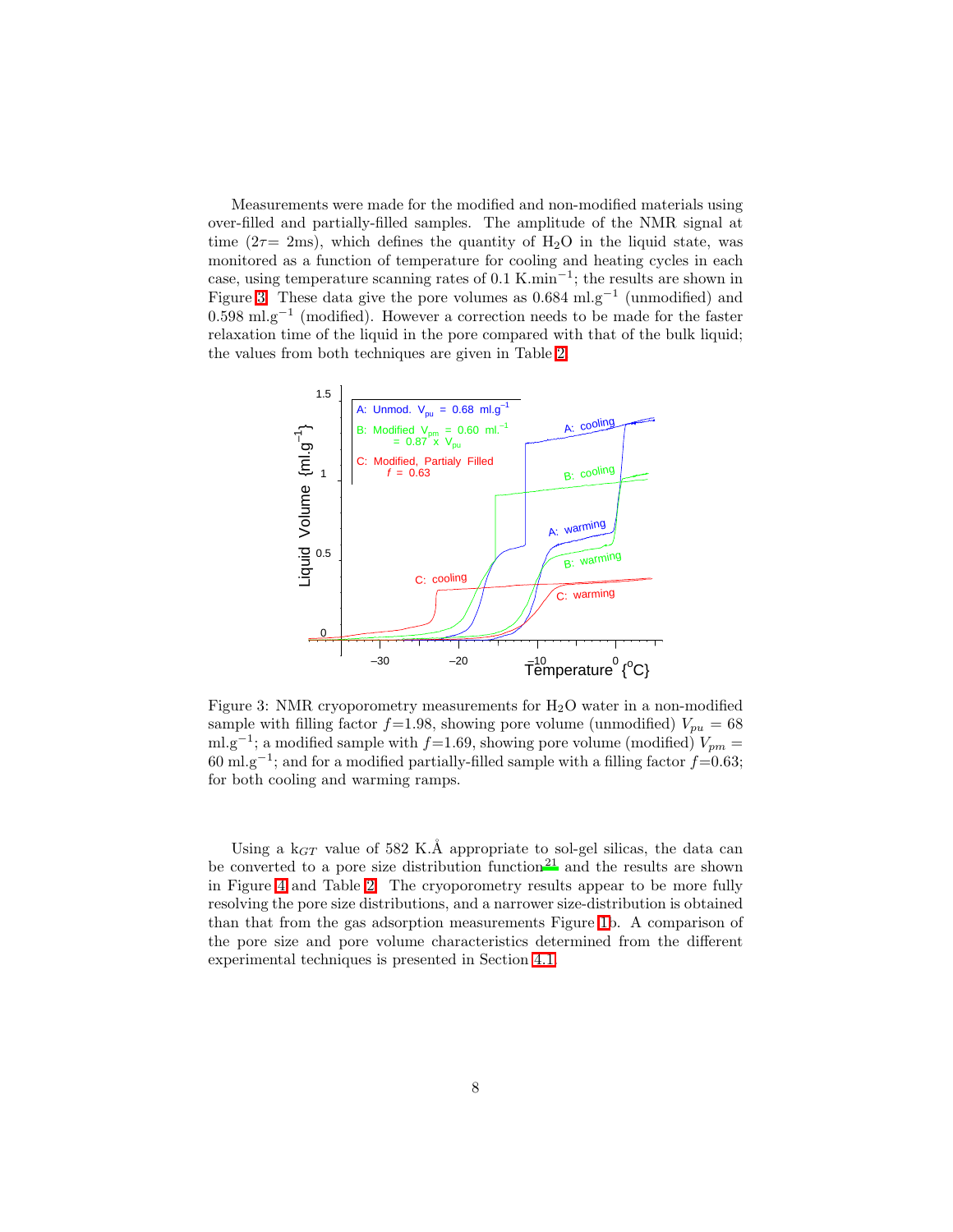

<span id="page-8-1"></span>Figure 4: The pore size distribution function for both modified and unmodified samples, determined from the NMRC data of Figure [3.](#page-7-0) Also plotted is the calculated distribution due to a surface layer with thickness  $1.8 \text{ Å}$ , with a variance of 1.3.

| Silica gel           | $v_p$                   | $A(N_2)$ | Mean $d$ | BJH d | $v_p$                  | $sol-qel$ |
|----------------------|-------------------------|----------|----------|-------|------------------------|-----------|
|                      | 3<br>$\mathbf{g}$<br>cm | $m^2/g$  | nm       | nm    | $\text{cm}^3/\text{g}$ | nm        |
|                      | $N_2$ adsorption        |          |          |       | <b>NMRC</b>            |           |
| non-mod              | 0.840                   | 472      | 7.12     | 6.09  | 0.694                  | 5.31      |
| $\operatorname{Mod}$ | 0.755                   | 438      | 6.90     | 5.96  | 0.608                  | 4.99      |

<span id="page-8-0"></span>Table 2: Pore characterisation by  $\mathrm{N}_2$  gas adsorption and NMR Cryoporometry.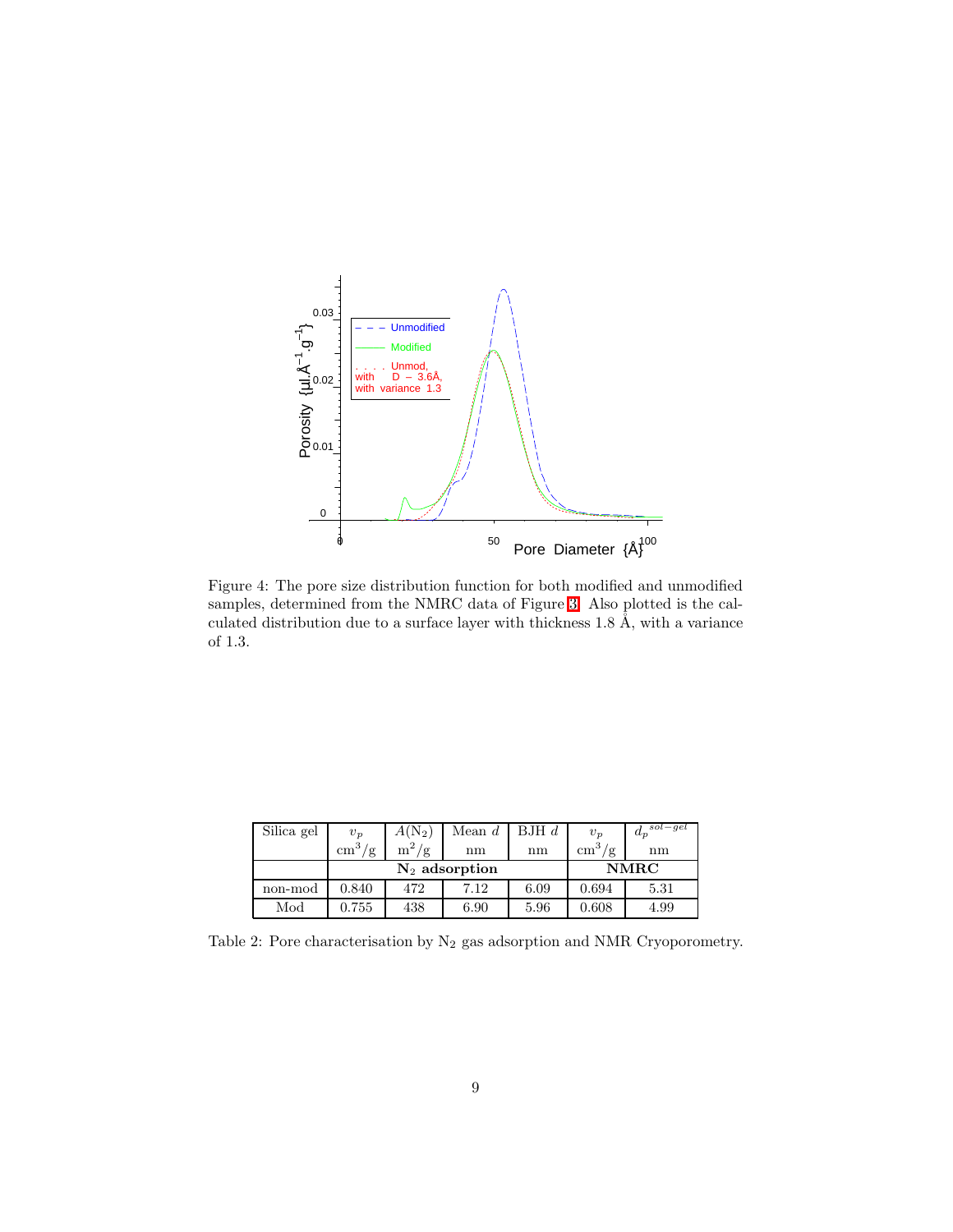# <span id="page-9-0"></span>3 Neutron diffraction measurements for confined water and ice

### 3.1 Experimental procedure

The structural characteristics of the water in the pores can be conveniently studied by neutron diffraction. The measurements were made on the 7C2 diffrac-tometer at the Orphée reactor, Lab. Leon Brillouin (LLB), Saclay<sup>[22](#page-30-2)</sup>. Several different levels of hydration with  $D_2O$  were used for both the modified and non-modified silica samples. The scattered intensity was measured for a 0.7 Å incident beam at several fixed temperatures covering a Q-range of 0.1 - 16  $\AA^{-1}$ . The data were recorded for the normal liquid phase, the under-cooled liquid phase and the crystalline/disordered ice phases, covering a temperature range of 215 to 295 K in both cooling and heating cycles. The temperature ranges for the runs are listed in Table [3,](#page-9-1) the actual measurements being made at well equilibrated spot temperatures. The scattering intensities are shown (as a function of Q) in Figure [5](#page-10-0) for the 'wet' and 'dry' samples at two different temperatures and also for the cryostat background. The profile for the confined water/ice can be obtained by subtracting the measurement for the 'dry' silica from the measurement for the 'wet' silica. This method does not eliminate the water-silica cross-terms arising from correlations across the interface but still gives valuable information about the general structure of the water or ice formed in the pores. The use of a temperature difference technique provides a route to the observation of structural variations as a function of temperature and is less influenced by systematic errors.

| Filling factor   | $f=0.9$ |         | $f=0.45$ |         | $f=0.2$ |             |
|------------------|---------|---------|----------|---------|---------|-------------|
| Sample           | non-mod | mod     | non mod  | mod     | non-mod | mod         |
| Liquid/cooling   | 297-273 | 297-275 | 297-260  | 297-255 | 297-255 | 297-255     |
| Solid/cooling    | 268-210 | 268-220 | 245-200  | 249-220 | 240-200 | $240 - 220$ |
| Solid<br>heating | 238-268 | 238-268 | 245-260  |         | 255     |             |

<span id="page-9-1"></span>Table 3: Temperature ranges (K) for the neutron measurements.

#### <span id="page-9-2"></span>3.2 Non-modified silica

The diffraction profiles for the liquid and ice phases in the non-modified sample are shown for an intermediate Q-range in Figures [6a](#page-11-0) and [6b](#page-11-0) and the cooling and heating cycles for  $f=0.9$ . The pattern for Q>6 Å<sup>-1</sup> is identical for all temperatures and has a shape that corresponds closely to the molecular formfactor for  $D_2O$ , although there are some deviations that will be discussed in Section [4.](#page-14-1) In the cooling run (Figure [6a](#page-11-0)) there is a continuous evolution of the peak intensities after the initial nucleation. The corresponding data for the heating run are given in Figure [6b](#page-11-0) and show reversible behaviour with the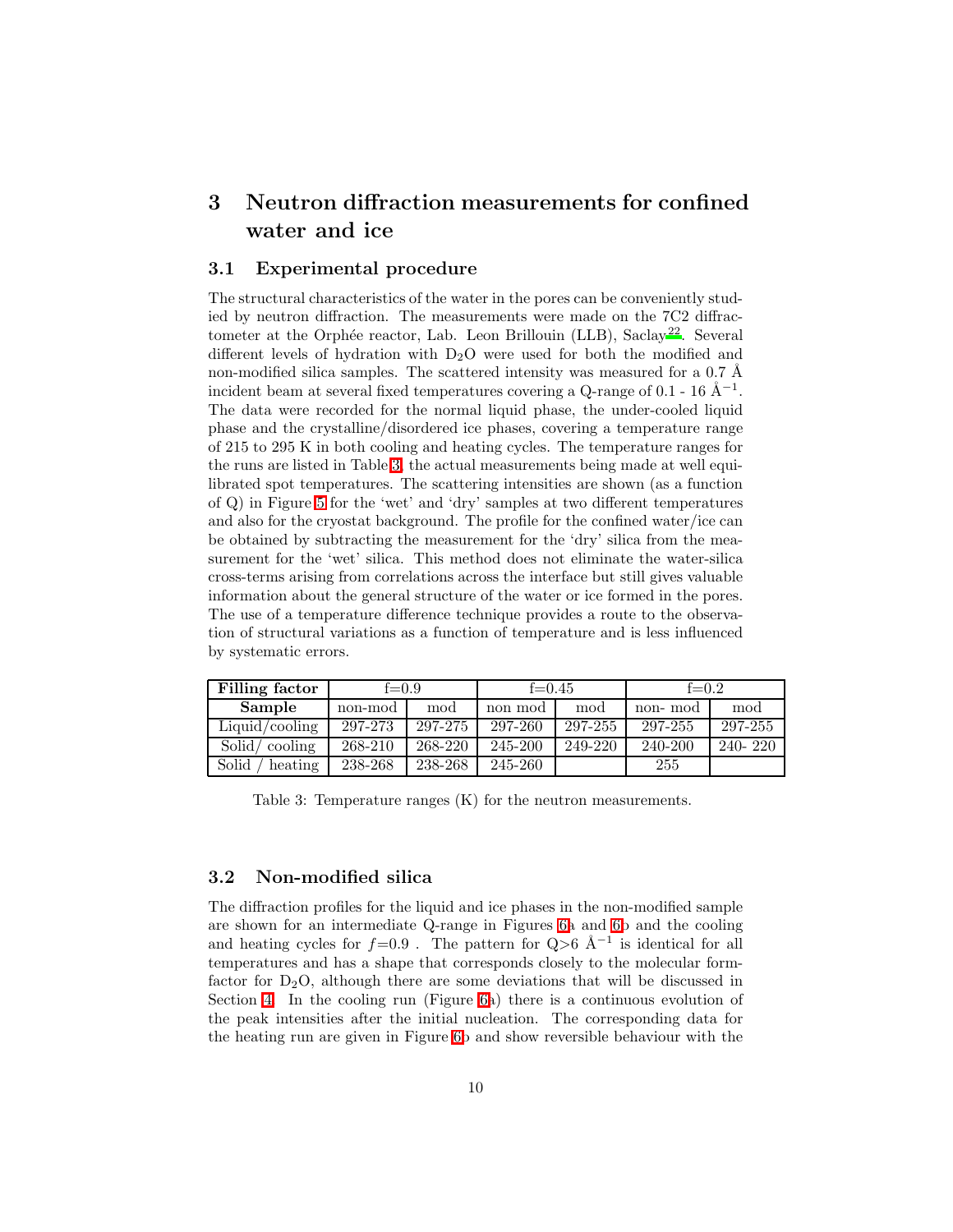

<span id="page-10-0"></span>Figure 5: The measured intensity profiles for neutron scattering from 'dry' and 'wet' silica samples with the cryostat background; the pattern for the water is shown below

.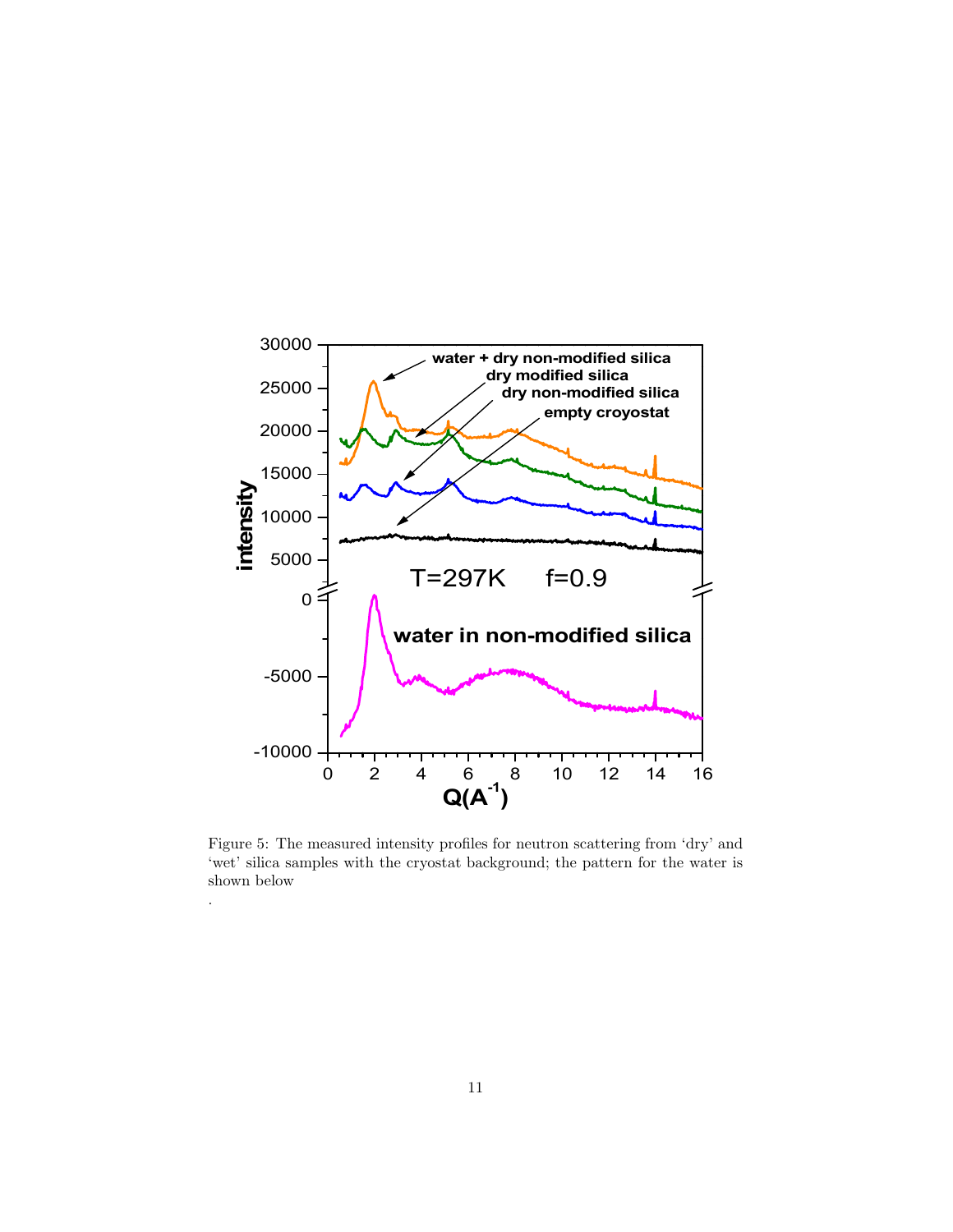melting of the ice occurring at a higher temperature and therefore confirming the hysteresis effect seen in the DSC data.



<span id="page-11-0"></span>Figure 6: The superimposed diffraction patterns for water/ice in the nonmodified silica sample as a function of temperature; showing the low-Q region on an expanded scale: a) cooling sequence, b) heating sequence.

The onset of nucleation appears to be in the region slightly above 268K corresponding to a Gibbs-Thomson depression of  $\sim$ 10 K (for D<sub>2</sub>O). The diffraction pattern at this temperature shows the characteristic triplet  $(1.5-2.0 \text{ Å}^{-1})$  of hexagonal ice  $[I_h]$  superimposed on a diffuse distribution that is similar to the liquid phase at a higher temperature. As the temperature is further reduced, the intensity of the central Bragg peak increases continuously down to 215K, indicating the predominant growth of a cubic ice  $[I_c]$  phase. It is also interesting to note that the next peak above this main peak, at 2.36 Å<sup>-1</sup>, which can be assigned solely to ice- $I_h$ , grows initially between 268 and 260K. The intensity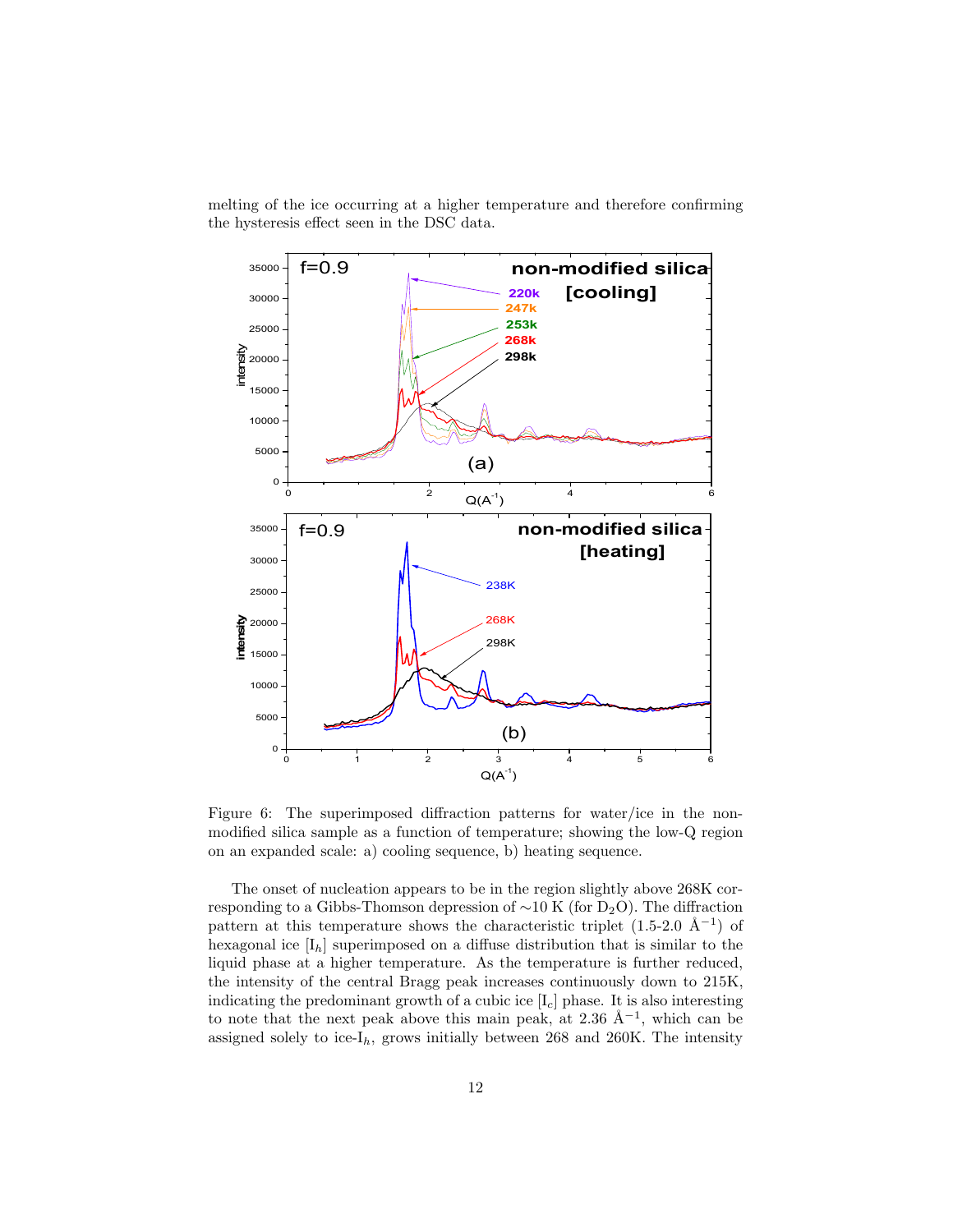does not change at lower temperatures, whereas the other peaks at 2.82, 3.40 and 4.29 Å<sup> $-1$ </sup> all follow the intensity variation of the central triplet peak. These results suggest a two-stage process in which the initial nucleation event causes a fraction of the water to crystallise as hexagonal ice but the subsequent growth is predominantly in the form of cubic ice. This feature is similar to that observed in the detailed studies of ice nucleation in SBA-15 silica samples with a pore size of 86 Å<sup>[23](#page-30-3)[,24](#page-30-4)[,25](#page-30-5)</sup> and is discussed more fully in Section [4.](#page-14-1)

It is also clear from the region between the peaks that there is always a significant diffuse scattering component. The region 1.9 to 2.9  $\AA^{-1}$  shows a continuous reduction in intensity over the whole temperature range and represents the sequential conversion of a disordered phase to a crystalline one as the temperature is reduced. However, the intensity between the Bragg peaks never falls to zero and is therefore indicative of a remaining disordered phase, even at the lowest temperatures. It is impossible to determine from the diffraction data whether this component is in the form of a deeply-supercooled liquid or has formed a glassy state in which the molecular diffusion has become severely restricted. Other studies by NMR on mesoporous silicas suggest that the relaxation processes are intermediate between the normal liquid and brittle ice such that the term 'plastic ice' has been used to describe this intermediate state  $7.26$  $7.26$ .

The results for the heating cycle are shown in Figure [6b](#page-11-0). The changes in the shape of the diffraction pattern are completely reversible, indicating a reduction of the cubic ice component up to 268 K and the re-emergence of the hexagonal ice triplet peak superimposed on the diffuse scattering component. This feature is surprising as it corresponds to an apparent metastable behaviour in which the proportion of crystalline and disordered material is inter-convertible and is dependent on the absolute temperature and not on the thermal history. The ice eventually melts at a higher temperature to produce liquid water and displays a hysteresis effect as observed in the NMR cryoporimetry data. Another characteristic of the diffraction data, shown in Figure [6](#page-11-0) is the behaviour at low-Q values. This region is shown on an expanded scale in Figure [7](#page-13-0) and discussed in Section [3.4.](#page-14-2)

#### <span id="page-12-0"></span>3.3 Modified silica

Similar measurements have been made for the modified sample. The basic features of initial nucleation as hexagonal ice at 269 K are reproduced and also the subsequent growth as cubic ice below 258 K. In this case, the hexagonal ice component appears to be much smaller than in the case of the non-modified silica, such that the final profile at 220 K shows a predominant central peak for ice–Ic. However, the heating cycle again shows the disappearance of the cubic ice to leave an ice- $I_h$  profile at 268 K. The fact that water is readily adsorbed into the modified silica with its hydrophobic interface suggests that complete coverage of the internal surfaces does not occur and that the adsorption process involves an initial formation of water droplets at specific sites in the pore volume. As a result, there will be some water that is in proximity to hydrophilic regions and will behave in a similar way to the non-modified sample.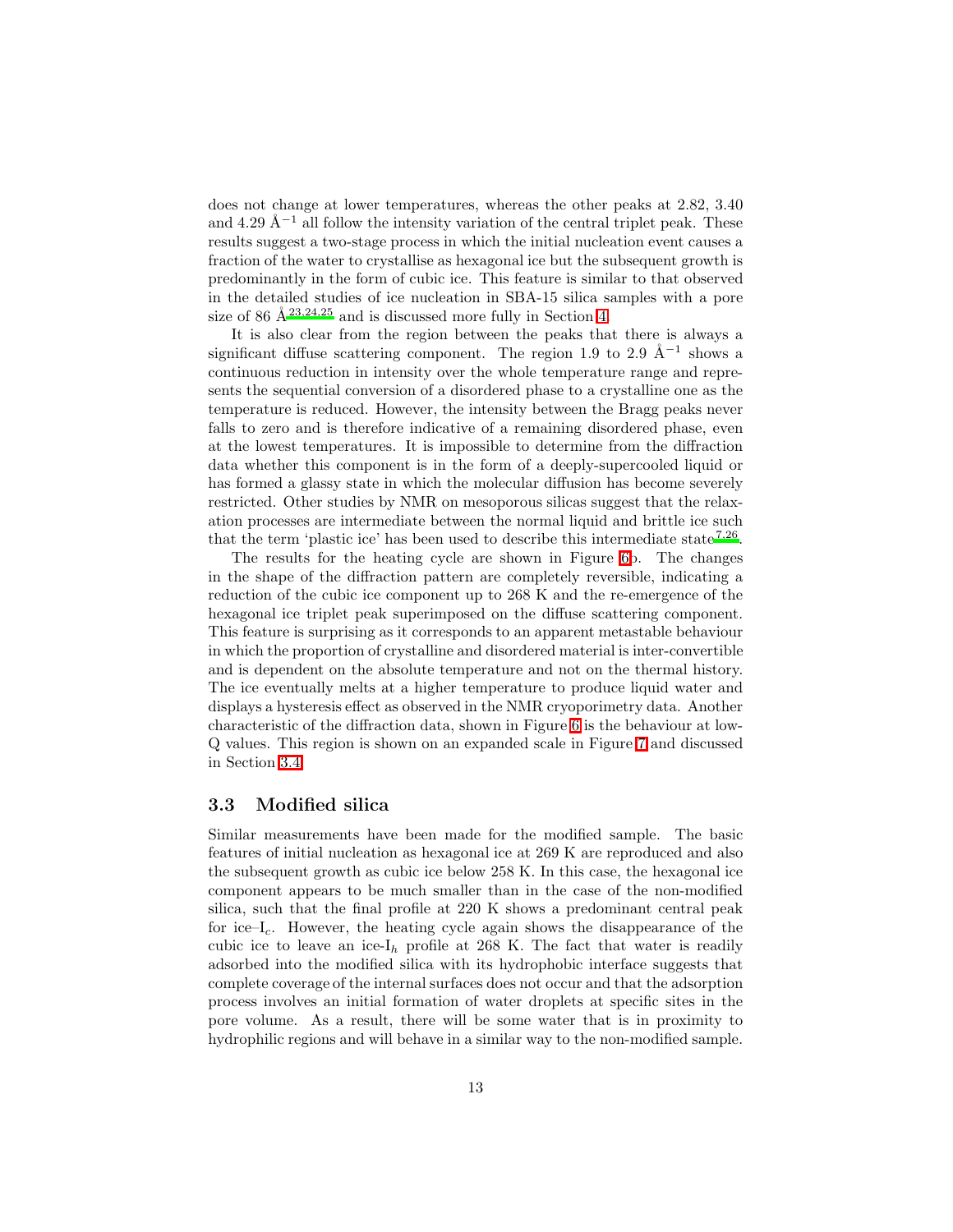

<span id="page-13-0"></span>Figure 7: The change in the low-Q intensities as a function of temperature a) non-modified silica, b) modified silica.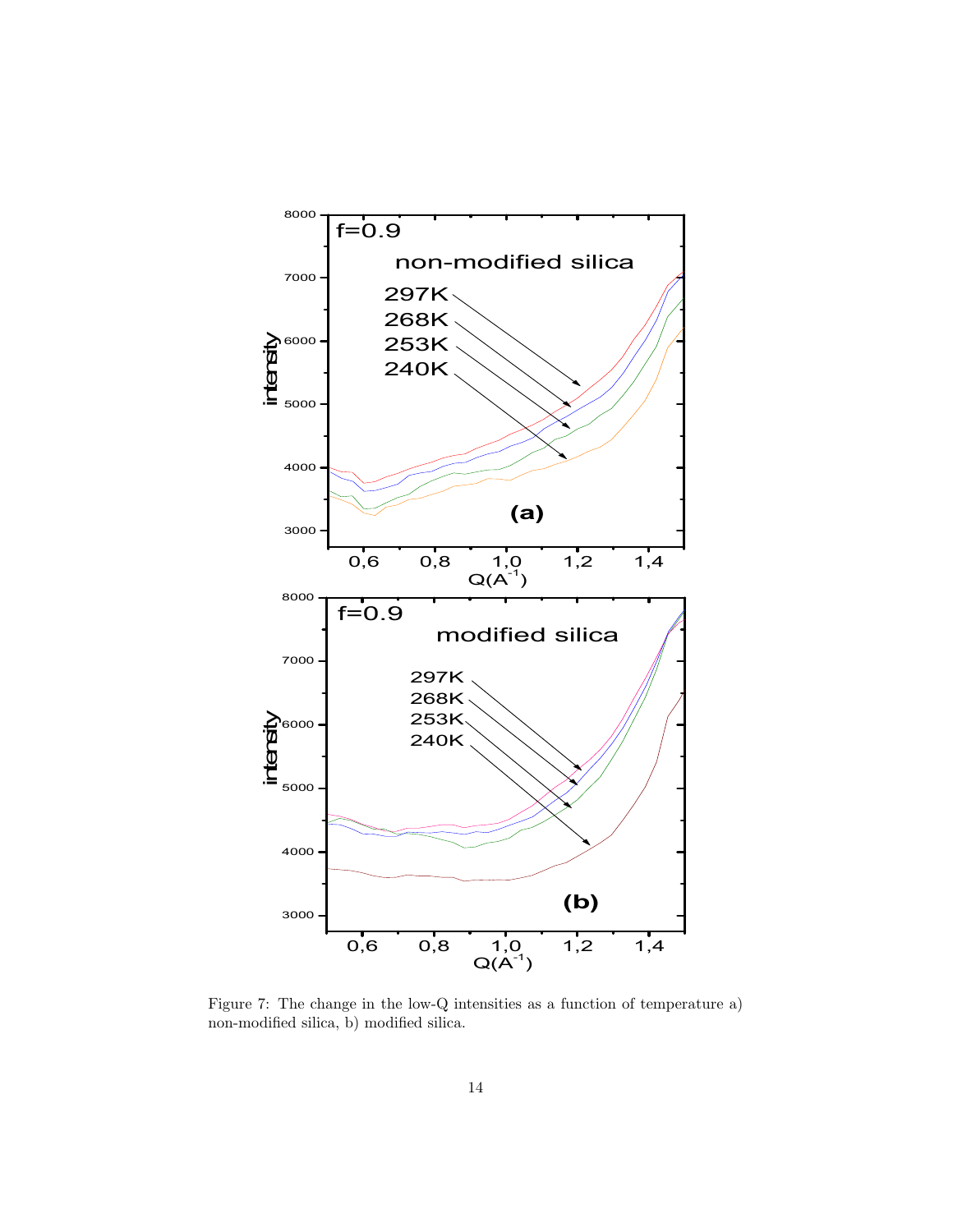Consequently it would seem from the difference in the ice patterns that the hydrophobic surface promotes the growth of cubic ice rather than hexagonal ice. However, the temperature-dependent characteristics appear to be very similar for both modified and non-modified samples. The low-Q behaviour also has a similar temperature dependence. A more detailed consideration of the structural changes by temperature-difference analysis is deferred until Section [4.2.](#page-15-0)

#### <span id="page-14-2"></span>3.4 Scattering patterns at low Q-values

The asymptotic value of the structure factor, S(Q), as Q approaches zero, is related to the isothermal compressibility,  $\chi_T$ . All the datasets show a systematic change of intensity with temperature in the range 0.5-1.5 Å<sup>-1</sup> that is indicative of a continuous but gradual reduction of the measured intensity as the temperature is reduced. However, the behaviour at lower Q-values cannot be observed due to the strong SANS signal caused by the small-angle scattering contribution from the mesopore structure. The liquid phase is more compressible than the solid and therefore gives a higher value for the intercept. However, there is no evidence for a sharp change in the level that could be taken as an indication of an abrupt change of state from the liquid to the solid. Although the meaning of  $\chi_T$  in these circumstances may be open to interpretation and the accessible region is not close to  $Q=0$ , it seems that the transformation of the liquid to a plastic-ice state exhibits a gradual change as a function of temperature. There is a difference in shape between the non-modified and modified samples, as revealed in Figure [7,](#page-13-0) but the higher value could be due to the presence of the thin hydrophobic layer that alters the contrast profile. Further studies using a dedicated SANS instrument are clearly needed.

### <span id="page-14-1"></span>4 Analysis and interpretation

#### <span id="page-14-0"></span>4.1 Comparison of sample characteristics

Three different techniques have been used to characterise the pore size, namely gas adsorption, DSC and NMRC. The parameters obtained from the experimental measurements are summarised in Tables [1](#page-5-0) and [2.](#page-8-0) The DSC and NMRC methods both rely on the use of the Gibbs-Thomson relationship and should therefore be closely linked although one measurement uses  $D_2O$  and the other uses  $H_2O$ . The equivalent thermophysical quantities show a positive isotopic shift of typically 4-6 K from  $H_2O$  to  $D_2O$ , so that the figures given in Table [1](#page-5-0) are consistent. There is a fundamental question relating to the value of the constant,  $k_{GT}$ , in the Gibbs-Thomson equation, (eqn 1), with regard to the ge-ometry of the pore<sup>[7](#page-29-6)[,19](#page-29-18)</sup>. These considerations are too complex to present here and the results quoted in table 2 are based on the assumption of sol-gel-like pore-morphology, for which a value of 582 K.Å for  $k_{GT}$  is appropriate<sup>[21](#page-30-1)</sup>.

An important discrepancy is apparent between the results for the pore diameters for the unmodified and modified silicas, for gas adsorption (Mean 71.2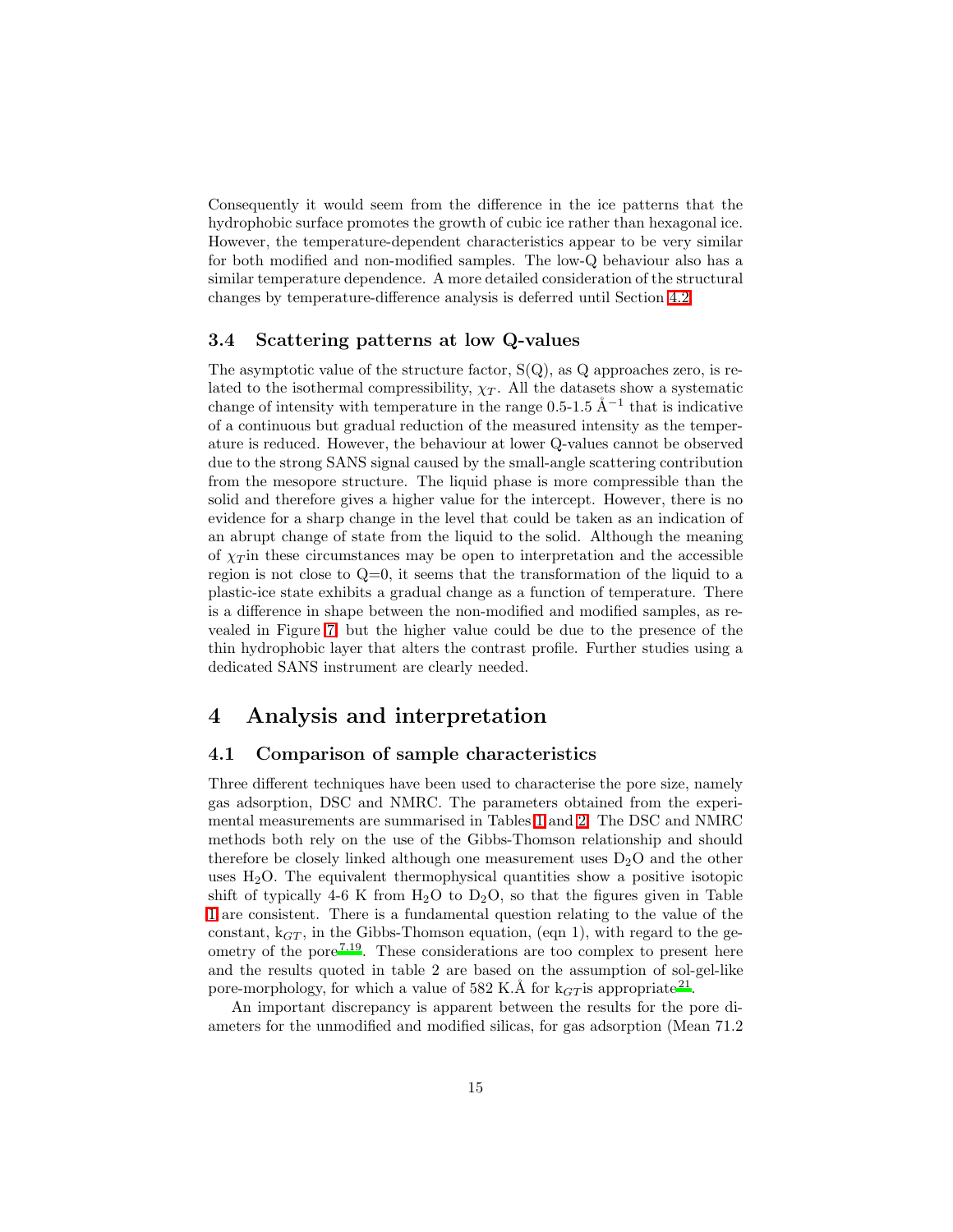and 69.0 Å), (BJH 60.9 and 59.6 Å) and for NMR cryoporometry (53.1 and 49.9Å). Even if there is some uncertainty in the  $k_{GT}$  value, this discrepancy is well outside experimental error and requires some further explanation. The two most likely reasons are that a) the geometries of the liquid/vapour interface is different from that of the solid/liquid interface, and b) that the nitrogen gas can enter parts of the pore volume that are not accessible to water molecules. A similar difference has been noted in studies of SBA-15 silicas<sup>[7](#page-29-6)[,19](#page-29-18)[,20](#page-30-0)</sup> and appears to relate to the incomplete filling of the micropores with water. It is, of course, impossible to say how the distribution of nitrogen and water in the pores may differ, as the adsorption is dependent not only on the pore dimensions but also on the molecular size and the interaction with the surface. The NMRC studies are made with an over-filled sample and the extracted quantities of intra-pore and inter-pore water are determined on an absolute scale. However, it is also notable that an NMRC measurement made at a single echo time will tend to under-estimate the correct pore volume due to the  $T_2$  relaxation in the pores being faster than that of bulk liquid; a compensation has been made for this effect but further work is necessary. At this level of accuracy, the comparisons are considerably more complex than can be indicated here.

The calculation of the correct filling-factors relies on the evaluation of the absolute pore volume available to the water. The uncertainties described in the previous paragraph suggest that the true volume is greater than that obtained from the NMRC data but less than that obtained from the nitrogen gas adsorption data. At the time of the experiment only the gas adsorption data were available and an allowance was made for change in volume due to the thickness of the hydrophobic layer. Under these conditions, the filling factors were chosen to be i)  $0.90 \pm 0.01$  and ii)  $0.45 \pm 0.01$  for each of the samples and for the lower filling factors, the values were iii) 0.17 and  $0.22 \pm 0.02$  for the non-modified and modified samples respectively. Although the absolute values are subject to uncertainties, the relative values for the fractional-fillings remain fixed. The f-values listed on the graphs correspond to these values and may be a slight under-estimate of the true values. The small differences are not expected to materially affect the conclusions of the overall investigation and the differences may subsequently be explained in terms of the variation of the  $k_{GT}$  value with pore shape, which is not well-defined for sol-gel silicas. Within the uncertainties detailed above, it is pleasing to note that both gas adsorption and NMRC methods give a reasonably consistent value for the difference between the two samples and yield a value of  $1.1 \pm 0.5$  Å for the mean thickness of the deposited hydrophobic layer.

#### <span id="page-15-0"></span>4.2 Phase transformation and ice formation

The neutron data described in Sections [3.2,](#page-9-2) [3.3](#page-12-0) indicate a two-stage process in the formation of ice for the  $f=0.9$  hydration level. These features can be more directly observed by using the temperature-difference function. Figure [8a](#page-16-0) shows the change in the diffraction pattern for the temperature range 297K to 260K for both samples. The hexagonal ice component appears to be much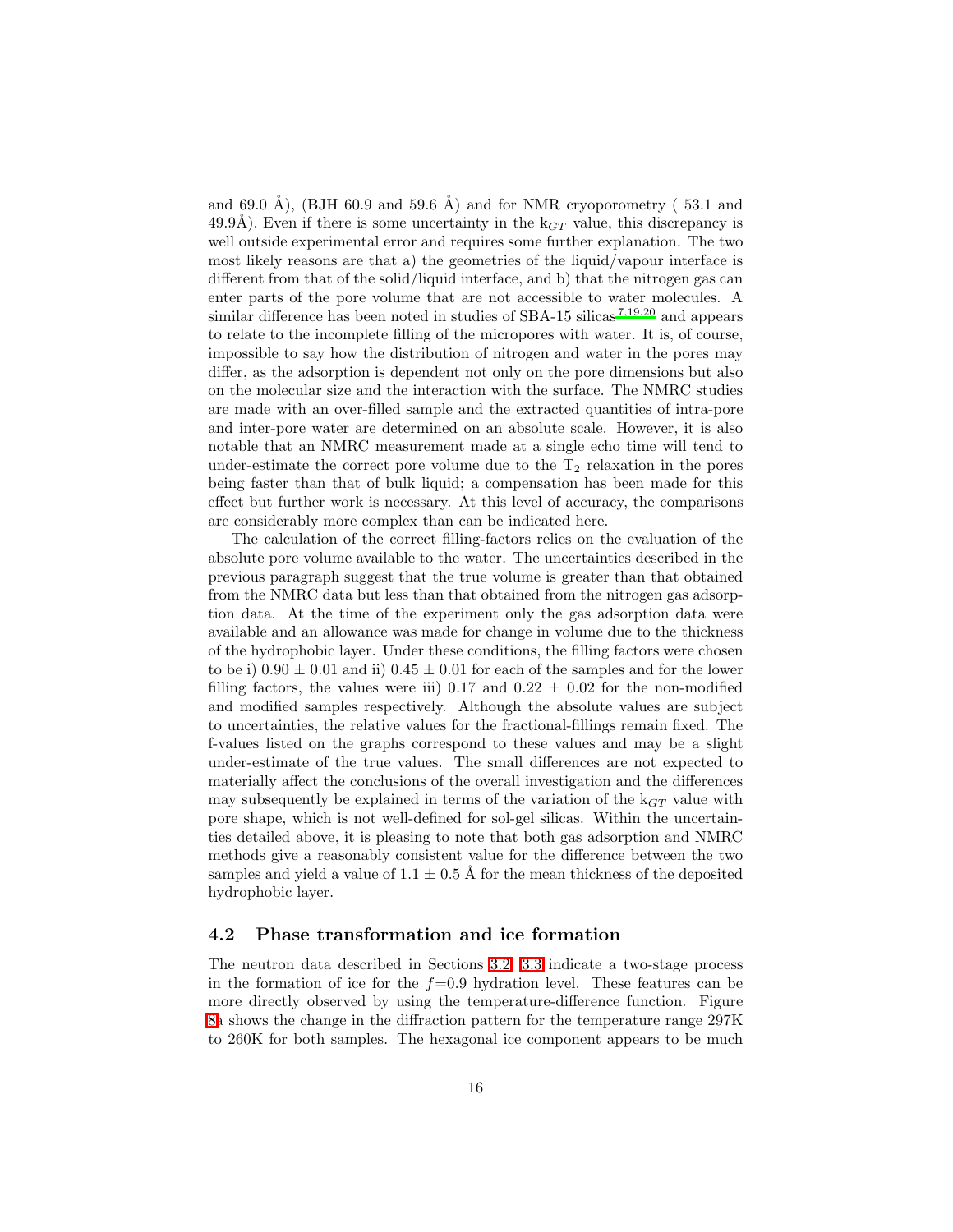smaller than in the case of the non-modified silica. The hexagonal ice pattern is formed by a reduction in the broad diffuse pattern of the liquid phase. In contrast, the difference function between 220K and 260K shown in Figure [8b](#page-16-0) indicates the growth of cubic ice with a single peak at 1.7  $\AA^{-1}$  for the lower temperature region, but with a much bigger component for the modified silica than in the case of the non-modified silica. There is also a reduction of the diffuse component even at the low temperatures



<span id="page-16-0"></span>Figure 8: The growth of ice for  $f=0.9$ , shown as a difference function for both samples a) between 297 and 260K, and b) between 260 and 220K.

For the  $f=0.45$  case, there is no evidence for the formation of hexagonal ice and the temperature difference function provides evidence for cubic ice formation over the whole temperature range. For the 0.2 hydration level, there is substantial diffraction broadening so that distinct ice peaks are not observed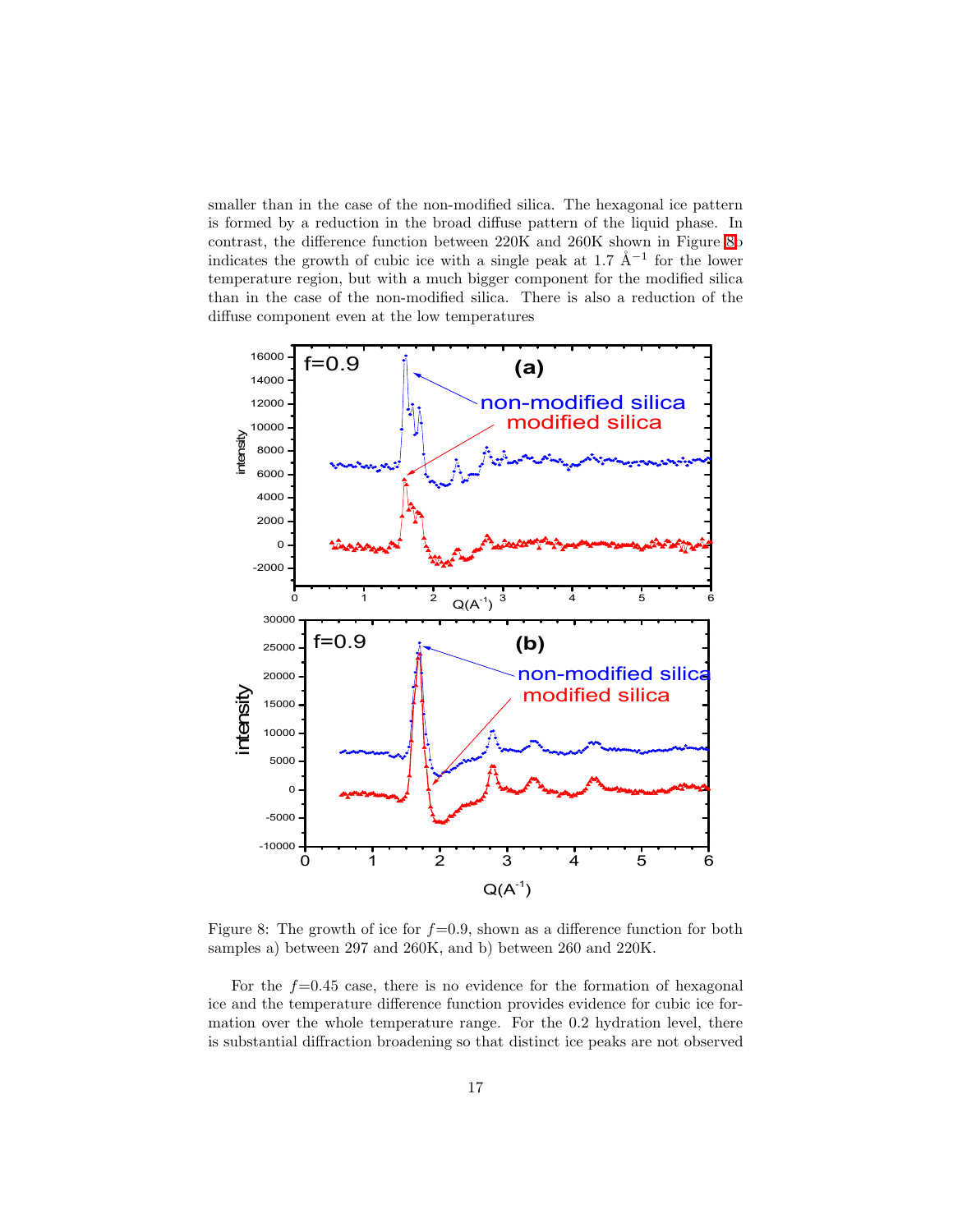

<span id="page-17-0"></span>Figure 9: The growth of ice for  $f=0.2$ , shown as a difference function for both samples between 255 and 220K.

but the difference function still shows a conversion from the disordered phase to a more ordered phase as indicated in Figure [9.](#page-17-0) The different features arising from variable hydration allow some additional conclusions to be drawn:-

#### 4.2.1  $f=0.90$

The hexagonal ice is presumably formed at the centre of the almost fully-filled pores<sup>[23](#page-30-3)</sup>. As the temperature is reduced the liquid/glass phase around the central crystallite converts to cubic ice in both samples, leaving a liquid-like layer at the interface which does not crystallise. In effect the central core of ice expands radially as the temperature is reduced and it is not sensitive to the nature of the interface.

### 4.2.2 f=0.45

At lower temperatures  $(\sim 220K)$  it is unlikely that the molecules are mobile so this component is expected to be in the form of an amorphous or brittle ice phase. Figure [10](#page-18-0) shows the data for the non-modified sample at 200K and 220K with the difference function shown below. It is clear that there is no change in the structural features and therefore any residual motion of the water molecules has been suppressed. This is consistent with the NMR relaxation results, where the relaxation times of the interfacial layer tend towards that of the brittle  $crystal<sup>7,26</sup>$  $crystal<sup>7,26</sup>$  $crystal<sup>7,26</sup>$  $crystal<sup>7,26</sup>$ .

The diffraction patterns for the  $f=0.45$  case are shown in Figure [11a](#page-19-0) and [11b](#page-19-0) for several temperatures. At temperatures of <245K there is evidence of a single main peak corresponding to cubic ice for both samples. These features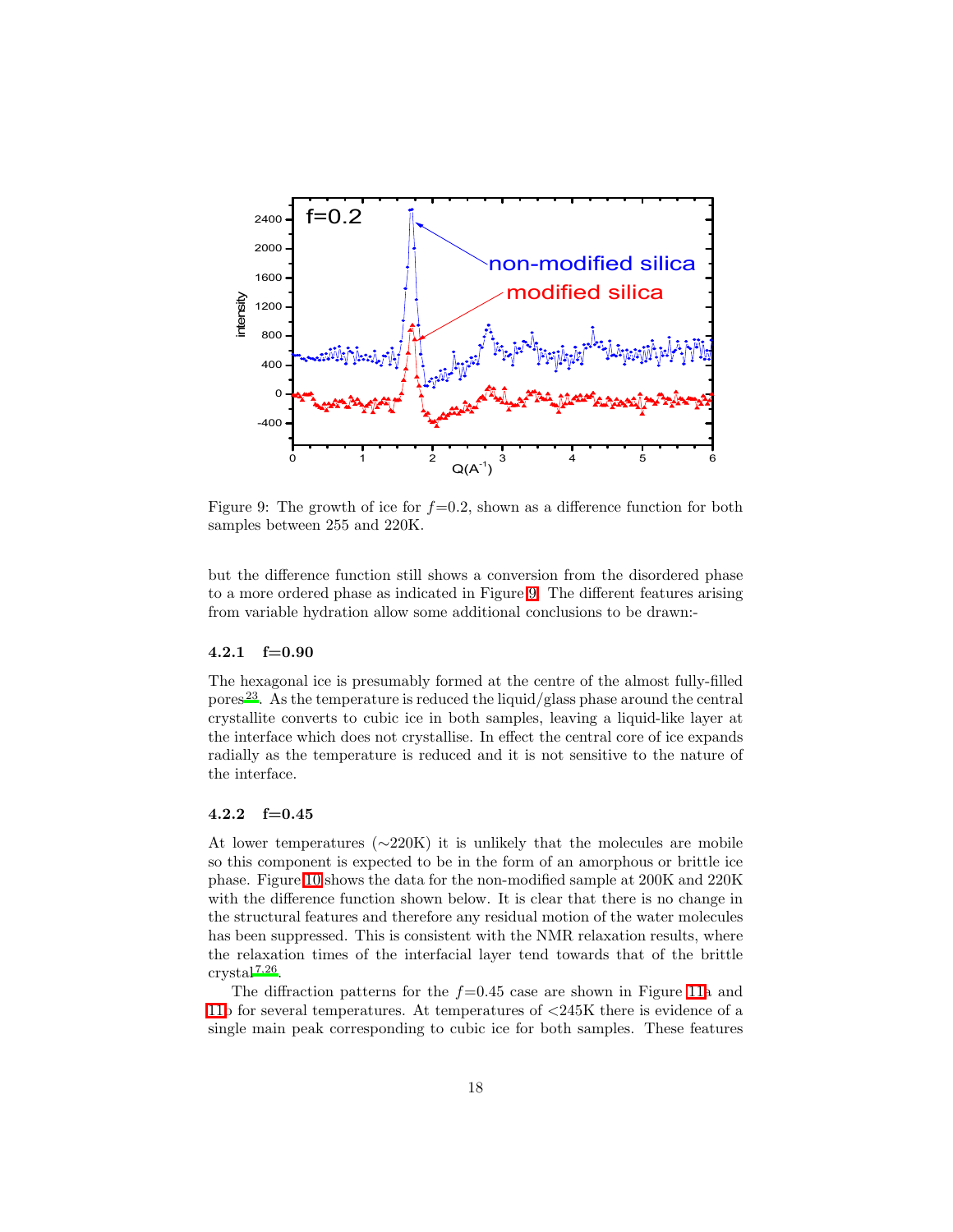

<span id="page-18-0"></span>Figure 10: The diffraction pattern for the non-modified sample with  $f=0.45$ , between 220 and 200K; the difference function is shown below.

are in agreement with the DSC data that show a single transition with a peak at 241K although there is an indication of some pre-cursor conversion at slightly higher temperatures that probably reflects the distribution of pore sizes. There are changes in the height of the peak as the temperature is further reduced to 220K and it seems that the crystalline component forms more readily in the non-modified sample. This difference is apparent from the comparison of the heights of the main Bragg peak and the reduction in the levels of the diffuse scattering component in the 2.0 to 2.5 Å<sup>-1</sup> region. Three additional peaks occur at larger Q-values but they are of much lower intensity and appear to be sitting on top of a broad distribution that closely corresponds to the molecular formfactor for the isolated  $D_2O$  molecule. The neutron results therefore indicate a single phase transition with the formation of cubic ice from super-cooled water, although it is spread over a wide temperature range.

#### 4.2.3  $f=0.20$

The temperature variation data for the  $f=0.2$  case show an unexpected change in the overall scattering intensity that is systematic across the whole temperature range and seems to correspond to a constant level (i.e. independent of Q). However, the puzzling feature is that the variation with T is in the opposite direction for the two samples. The results are shown in Figure [12a](#page-20-0) and b, and in more detail for the low-Q region  $( $6 \text{ Å}$ )$  in Figure [13a](#page-22-0) and b. The reduction in temperature gives an increase in the overall level for the non-modified silica and a decrease in the level for the modified silica. The possibility of loss of water from the sample volume illuminated by the incident beam can be ruled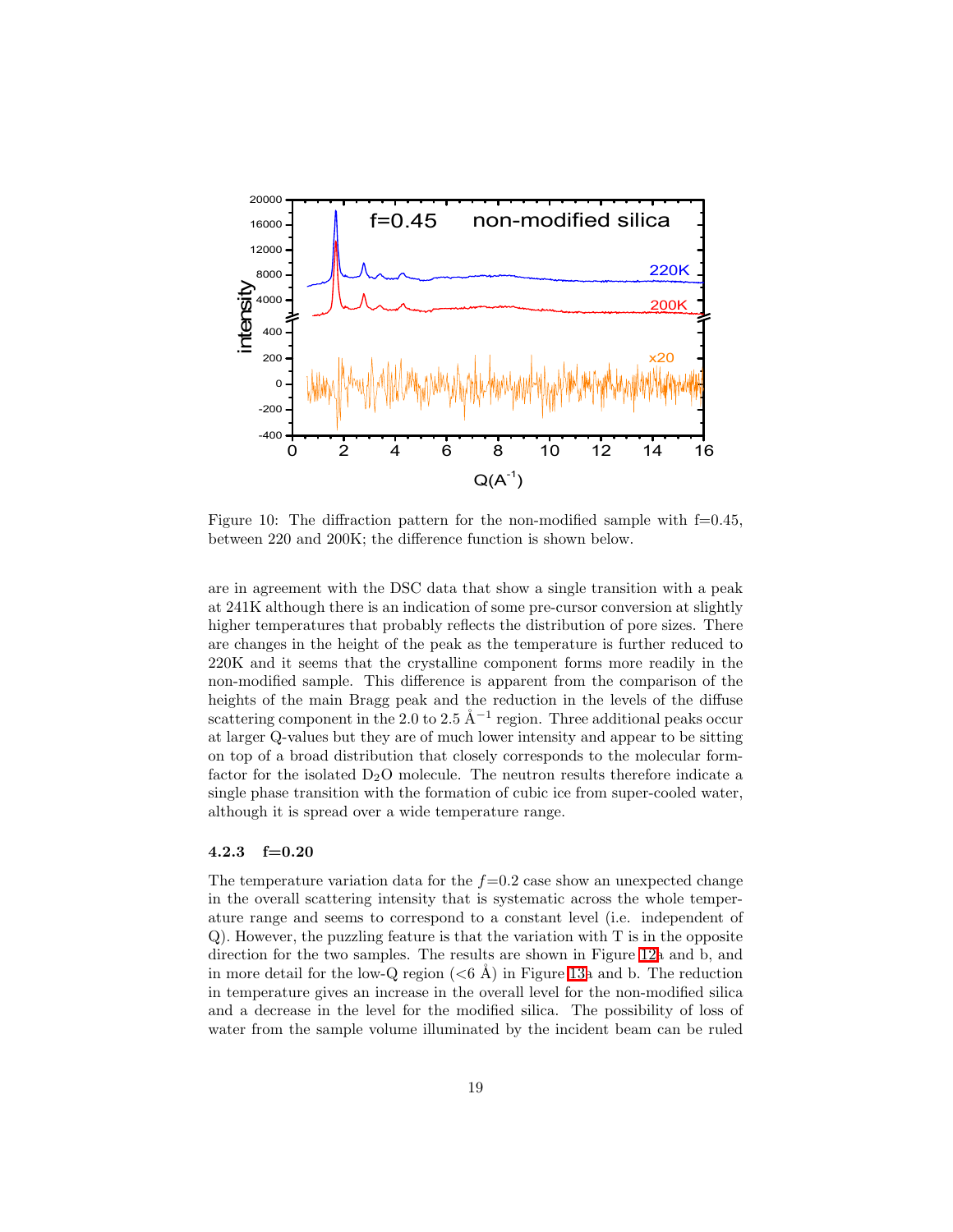

<span id="page-19-0"></span>Figure 11: The diffraction patterns for  $f=0.45$  for both samples at several temperatures.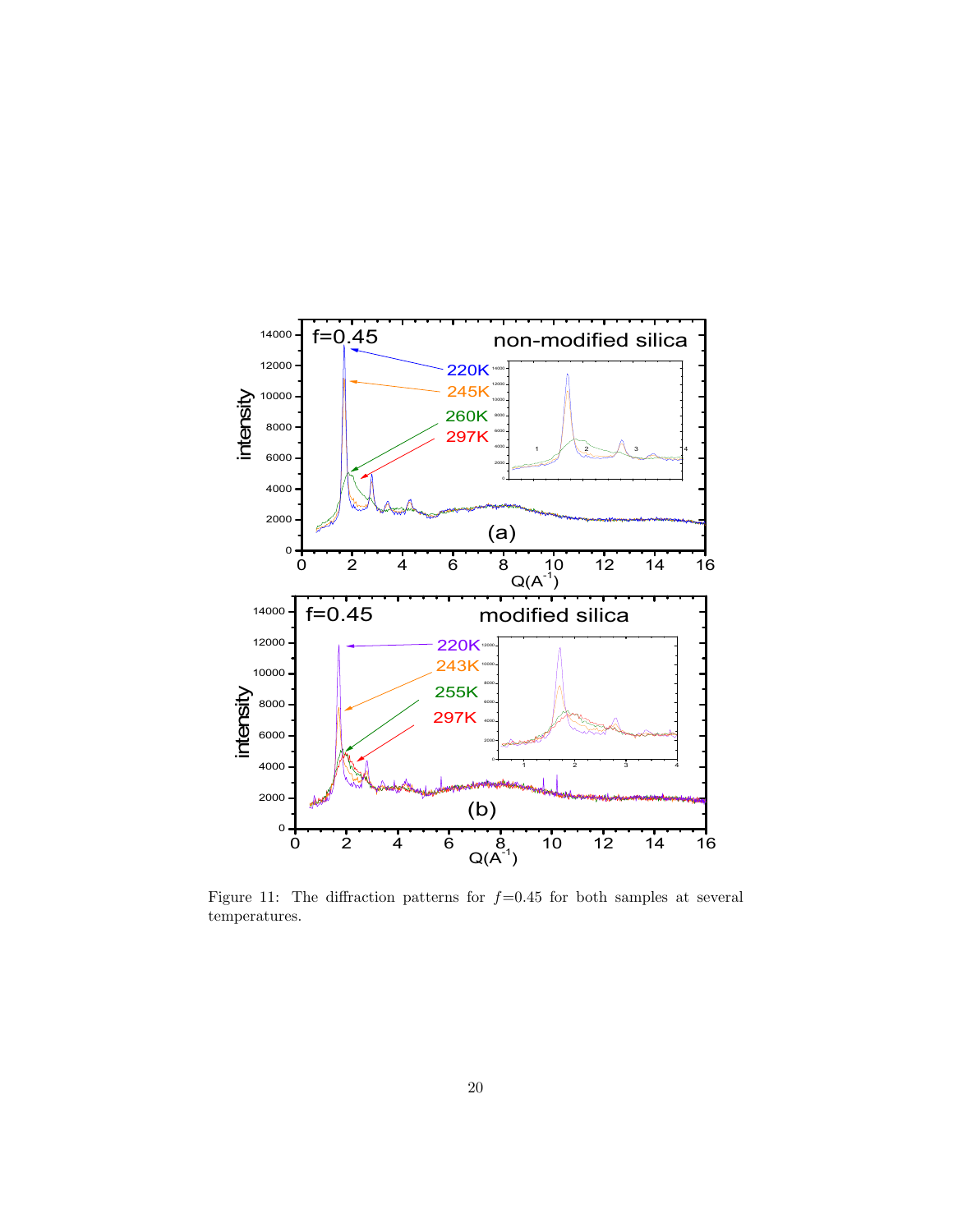out as this would lead to a change in the high-Q diffraction profile that would be related to the molecular form-factor and easily seen in the difference function. Therefore, the only possible explanation for this effect rests with the inelasticity effects in the scattering process. As the interference terms do not seem to be affected, the temperature-dependent behaviour must arise from the spinincoherent and coherent self-terms in the cross-section and refers primarily to the dynamic characteristics of the deuterium nuclei.



<span id="page-20-0"></span>Figure 12: The diffraction patterns for  $f=0.2$  at various temperatures for a) non-modified and b) modified samples.

The inelastic corrections to structure factor measurements were originally discussed by Placzek<sup>[27](#page-30-7)</sup> for monatomic liquids and subsequently adapted to molecular liquids by Powles<sup>[28](#page-30-8)</sup>. The case of  $D_2O$  has received particular attention[29](#page-30-9). A full expression for the scattering cross-section requires the inclusion of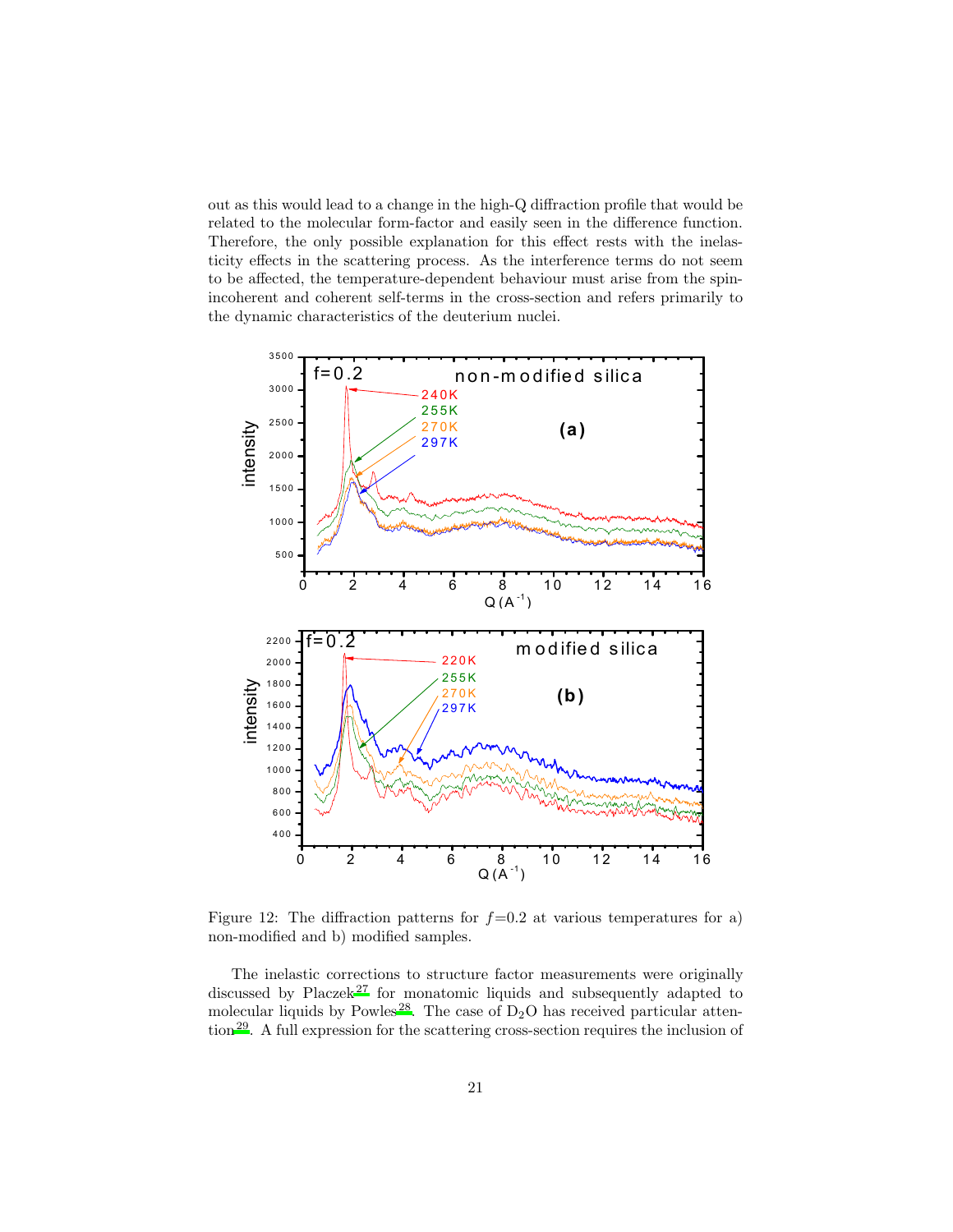an effective recoil mass for the scattering centres so that the observed variations imply that there is a significant change in the effective recoil of the deuterons. The cross-section is higher for the limiting condition of the 'bound atom' case and lower for the 'free atom' case. The results therefore suggest that the reduction in temperature leads to the deuterons becoming 'less bound' in the case of the non-modified silica and 'more bound' in the case of the modified silica. At first sight it would seem likely that the interfacial water for both samples would become more 'bound' as the temperature is reduced due to the loss of thermal excitations and a reduction of both rotational and translational motion. However, there will also be a difference in the hydrogen bond connectivity and a related change in the density profile close to the interface so that the behaviour is not predictable on a simple basis. As most of the molecules are close to the interface, this result indicates that the differences that may relate to changes in the local hydrogen bonding or a possible variation in the density profile close to the interface that influences the dynamics. In the case of the non-modified silica, the first layer of water molecules will be primarily bonded to siloxyl groups, whereas, in the case of the modified silica, the water molecules will be oriented to make hydrogen-bonds within the water/ice layer. There is clearly a need to investigate this effect further by direct spectroscopic measurements, either by quasi-elastic neutron scattering or nuclear magnetic resonance.

Some studies have been reported for under-cooled water in Vycor<sup>[30](#page-30-10)</sup> and related work at protein interfaces<sup>[31](#page-30-11)</sup> suggests that it is the rotational motion that is responsible for this variation, which is consistent with the formation of plastic ice<sup>[26](#page-30-6)</sup>. Figure [13a](#page-22-0) and b also show some variations in the diffraction profiles between the two samples. The Bragg peak at  $1.7 \text{ Å}^{-1}$  is slightly more intense for the non-modified silica showing that there may be a larger proportion of ice for this case at 220K. At 240K, this peak is already developed for the nonmodified silica but still shows a broad asymmetric peak of lower intensity for the modified-silica sample. Both of these changes occur in a temperature region that is just below the main peak of the DSC data [Figure [2\]](#page-6-0) and above the temperatures of the secondary peak where there is also a displacement to lower values for the modified sample relative to that of the non-modified sample.

A close examination of the shape of the low-temperature curves in the region beyond the main peak suggests that there is a broad peak at  $2.8 \text{ Å}^{-1}$  and a small dip at 3.2 Å<sup>-1</sup>. Although the accuracy is limited by the statistics, this effect seems consistent for several datasets and is clearly different for the behaviour of the water/ice in the  $f=0.45$  case. This shape is reminiscent of the diffraction pattern for low-density amorphous [lda] ice, which is shown in the Appendix. The shape of the main peak also seems to have an asymmetric profile that is skewed in the opposite sense to that arising from the defective cubic ice formation. Since the DSC measurements show a double transition, it seems probable that lda-ice is present at the interfacial layer and is more easily created for the non-modified sample, as indicated by the different shapes shown in Figure [13.](#page-22-0) This view is supported by the complete absence of higher order Bragg peaks that are clearly seen in Figure [11](#page-19-0) for the  $f=0.45$  case. Consequently, there seems to be a clear signature for a direct conversion of under-cooled water to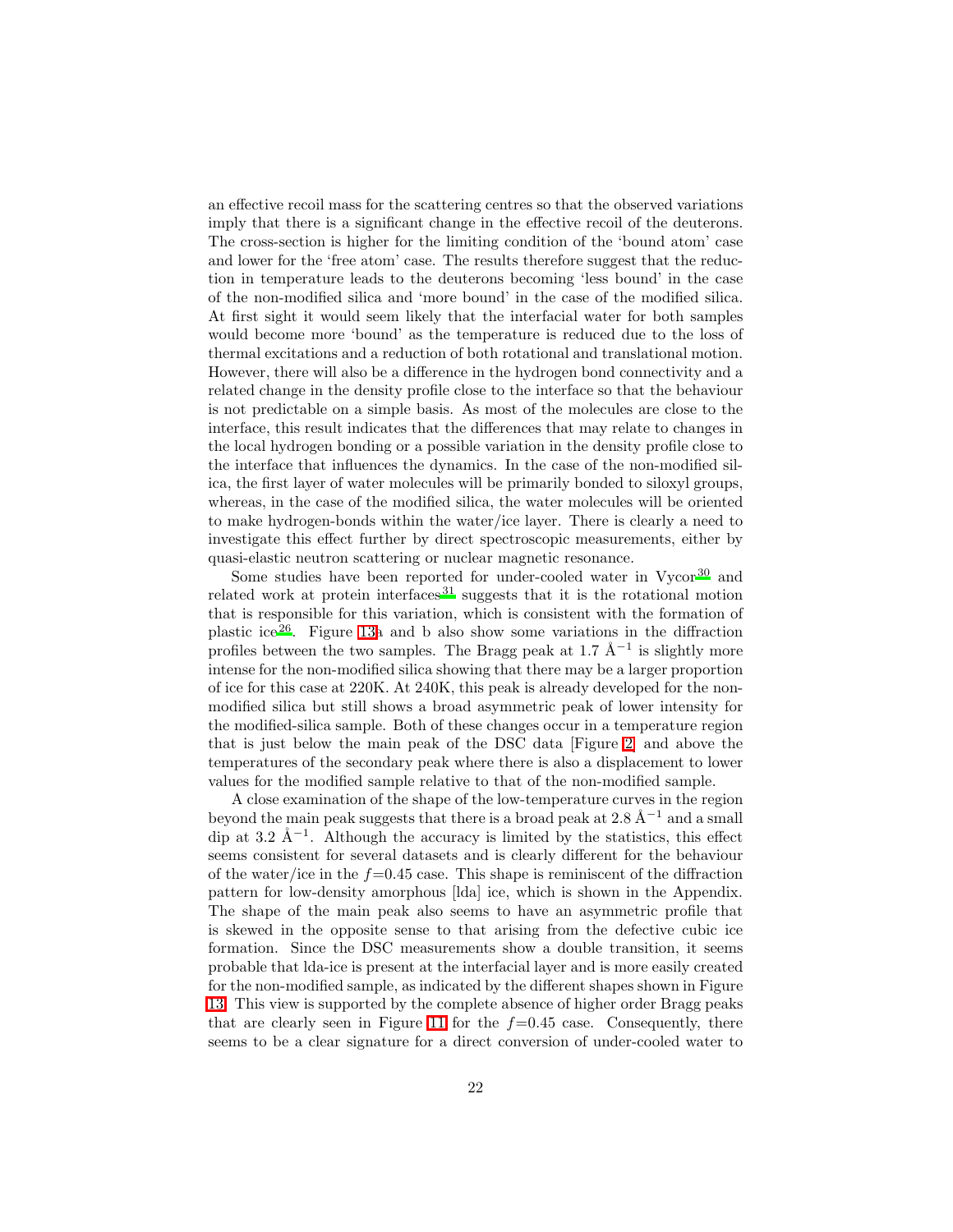an amorphous ice form. A more recent study with a higher Q-resolution has confirmed this conjecture.



<span id="page-22-0"></span>Figure 13: A comparison of the diffraction patterns for  $f=0.2$  for the two samples at a) 240K and b) 220K.

#### 4.3 Composite ice structure

The neutron diffraction data indicate that the ice formed inside the pores is a complex mixture of crystalline phases with characteristics of hexagonal and cubic ice, with a diffuse scattering component that could result from a defective crystalline state but is more likely to be due to the presence of a separate disordered state that relates to an amorphous network structure. The relative proportions of these independent phases are strongly temperature-dependent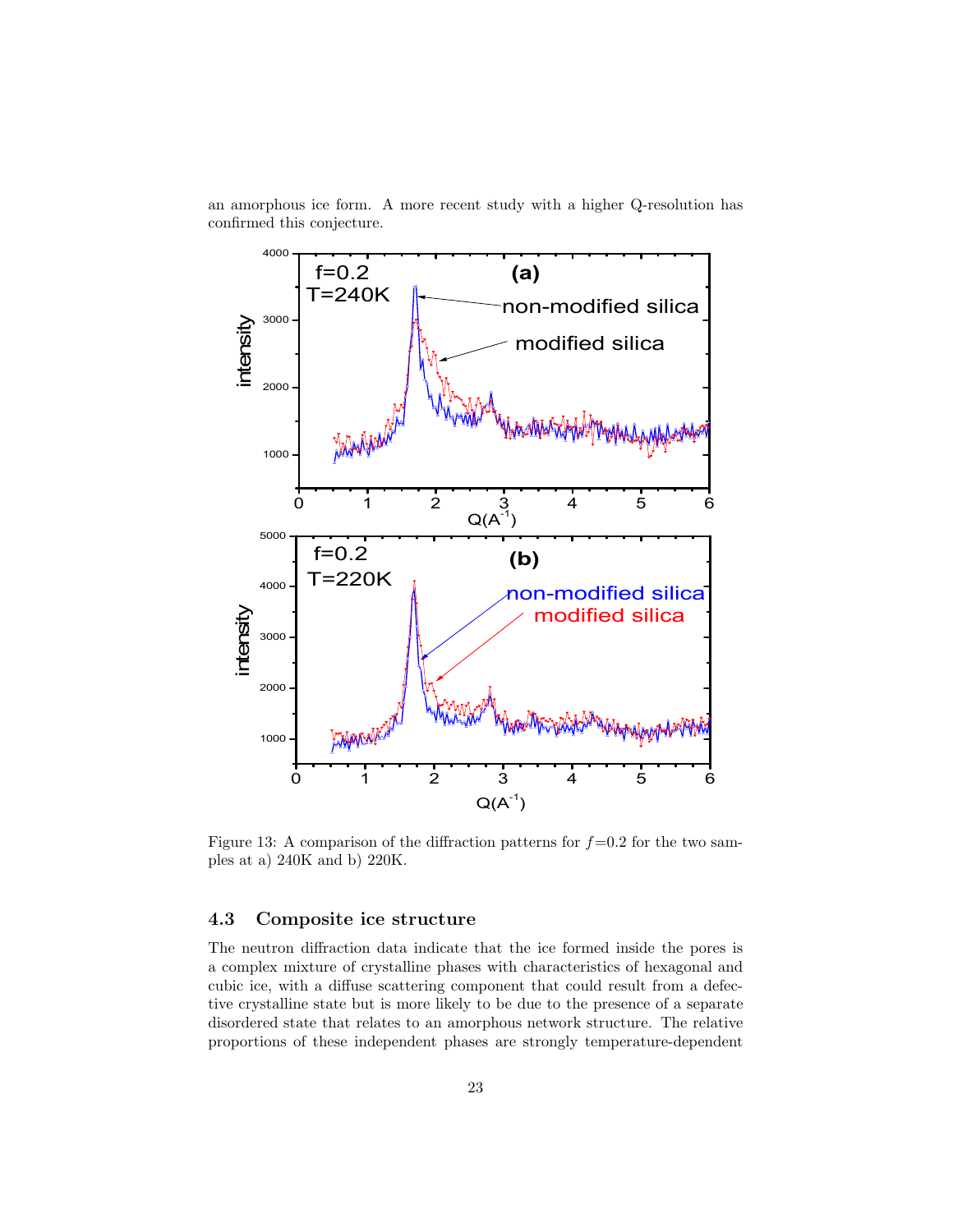and the structural features seem to show reversibility on the cooling and heat-ing cycles. NMR relaxation studies<sup>[7](#page-29-6)[,26](#page-30-6)</sup> on ice in several different forms of silica have shown that the proton mobility is intermediate between that of bulk water and that of brittle ice. Both these NMR relaxation studies and prior NMR pulsed field gradient (PFG) studies in similar systems<sup>[32](#page-30-12)[,33](#page-30-13)</sup> suggest that this motion is predominantly rotational rather than translational. As the temperature is reduced, the relaxation process changes gradually without any obvious discontinuities once the initial nucleation has occurred. The faster dynamics are believed to be primarily due to changes in the rotational freedom arising from the creation of a more hydrogen-bonded local environment. The term, 'plastic crystal' has been used to describe this state, in analogy with other crystals that have well-defined lattice structures with disorder imposed through the variation of angular correlations. The diffraction pattern for these rotationally-disordered structures has a number of strong Bragg peaks at low and intermediate Q-values but they become rapidly attenuated at higher Q-values due to a large effective Debye-Waller factor; a typical example is cyclohexane<sup>[34](#page-30-14)</sup>. These features are most clearly seen above  $6\text{ Å}^{-1}$ , where all the Bragg peaks disappear to leave an oscillatory pattern that resembles the molecular form-factor of the isolated water molecule

The properties of the ice also seem to depend on the filling-factor. Hexagonal ice is only created when the pores are fairly full and during the initial stages of nucleation. Furthermore, it seems that it originates in the centre of the pore where the water characteristics are least influenced by the proximity to the interface. This process presumably arises when a small proto-crystallite begins to increase in size and there is some uncertainty in the establishment of definitive lattice directions for growth. Under these circumstances, it would seem that there will be many stacking faults in the crystal as a regular 'abcabc' or 'ababab' sequence would not have become established until a larger size had been achieved. It is noticeable that studies of cubic ice in the bulk phase<sup>[35](#page-30-15)</sup> never seem to give a single central peak as predicted from the ideal structure factor. They also show that the various models of the defects lead to broadened peaks that can be well fitted to the experimental measurements. However, the profiles do not exhibit the diffuse scattering features seen in the data for the confined ice of the present measurements so that a separate explanation is needed for the presence of this component. Similar observations have been made in higher-resolution studies with SBA-15 mesoporous silicas<sup>[24](#page-30-4)[,25](#page-30-5)</sup> where a broad peak has been extracted from the composite profile and identified as an intermediate density form of amorphous ice.

The diffraction profile for low-density amorphous ice<sup>[36](#page-30-16)</sup> is presented in the Appendix. It is well known from other studies<sup>[1](#page-29-0)</sup> that as the temperature is reduced for the liquid phase there are significant changes in the diffraction pattern that become progressively larger as the water is super-cooled down to 240 K. The main diffraction peak becomes displaced towards 1.7 Å<sup>-1</sup>, which is also the position for the central peak of hexagonal ice and the main peaks for both cubic and lda ice. Consequently, the position of this peak in the present data does not give any discrimination of the type of ice that has been formed. The infor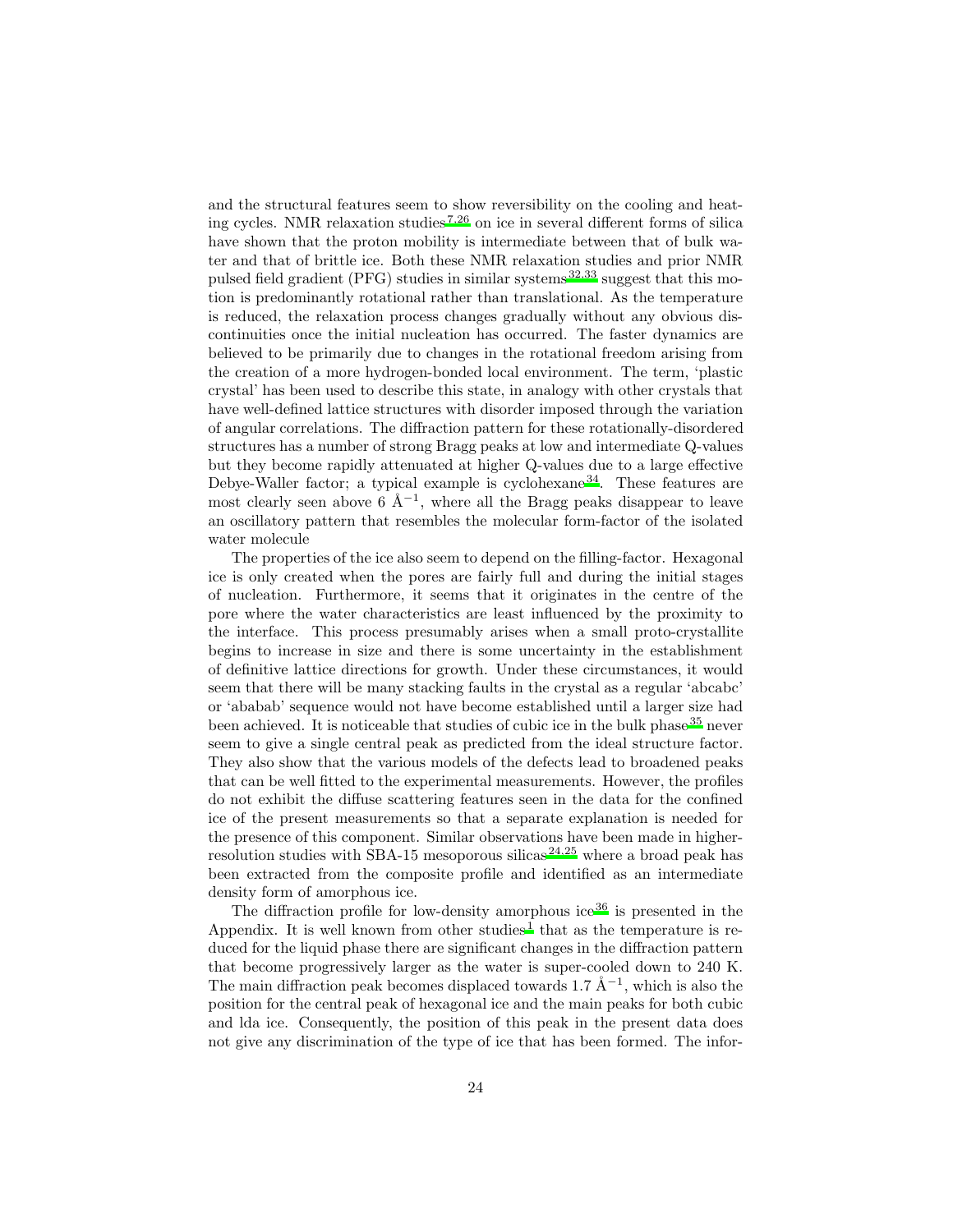mation can only be extracted from the rest of the diffraction profile and this is obviously difficult in the present case because the peak widths are also affected by diffraction broadening arising from the distributed nature of the water/ice volume. Within a reduced sample volume, it becomes impossible to differentiate between a liquid and a glassy state. However, there are some possible indicators in the present data.

The almost universal presence of a defective cubic-ice form for studies of ice formation in confined volumes of mesoscopic dimensions implies that there is some process that inhibits the growth of a full lattice with this structure. Johari<sup>[2](#page-29-1)</sup> and Guillot<sup>[37](#page-30-17)</sup> have commented on the energy criteria that may favour the formation of cubic over hexagonal ice but why the cubic form is apparently so dominant for ice formation in confined geometry is still not understood.

For the low filling-factor of 0.2, a uniformly distributed water layer would be expected to have a thickness of only 7Å corresponding to several molecular layers. Under these circumstances the diffraction pattern would be expected to show significant diffraction-broadening effects due to the restricted crystal dimensions. However, the measurements at 220K shown in Figure [13b](#page-22-0) indicate that a well-defined state is created with one clear peak. It is possible that the crystallite size is larger due to extension along the pore axis or even that larger clusters of water droplets can bridge the pore diameter. In the case of the hydrophilic sample, it can be assumed that the water wets the surface, although the distribution of the water volume may be influenced by the surface density of the surface siloxyl groups. Consequently, the imposition of a regular periodicity along the interface can only be achieved by negating the influence of the randomly-distributed H-bond sites. It is interesting that the same features are also observed for the hydrophobic sample where it would be expected that the water layer would not necessarily have a connected uniform layer. It is commonly believed that there is a thin layer of water or disordered water/ice that is 'in contact' with the interface and is 'unfreezeable'. The present studies indicate that a three molecule thick layer is actually in a condition of enhanced rotational motion ("plastic ice") but can convert to brittle ice if the temperature is low enough although the temperature for the formation is different in the hydrophilic and hydrophobic surface cases.

### 5 Summary and futher work

It is clear from the preceding sections that the behaviour of water and ice in contact with hydrophilic and hydrophobic interfaces within a mesoporous solid is quite complex. However, the use of several different experimental techniques has provided a complementary approach that has enabled some important conclusions to be reached. In this work data from similar fillings are compared in the same silica with both modified and unmodified surfaces, and thus it is believed it is possible to elucidate the changes due to the alteration in the surface properties.

There are other ways in which water in contact with a hydrophobic interface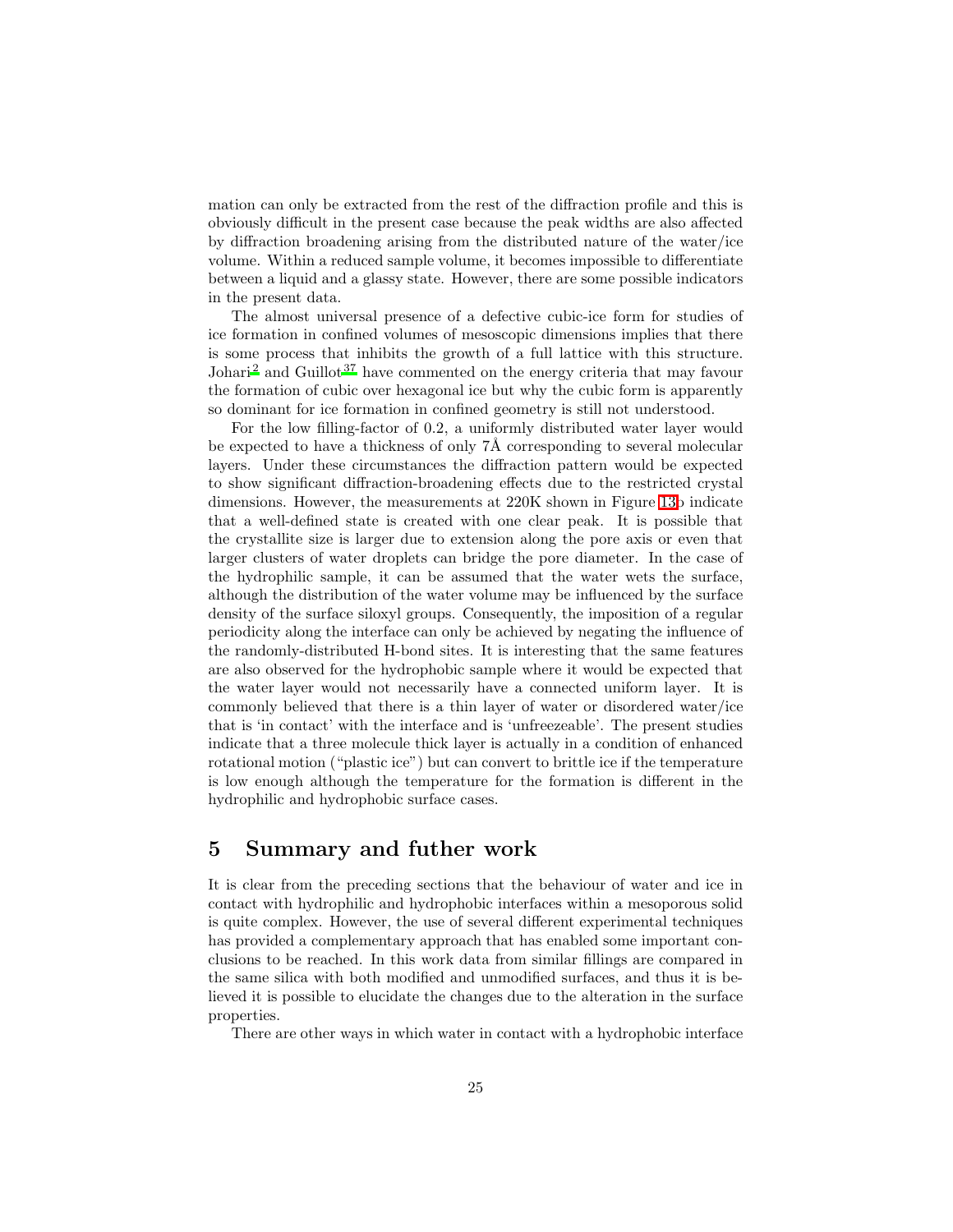can be investigated. One of these is to use carbon nanotubes, as the water is readily adsorbed into the interior of the tubes. However, the pore diameters are usually much smaller and there is also the possibility of water being present on the outside of the nanotubes. However, current on-going studies  $39,39$  with carbon nanotubes of  $\sim$ 30 Å reveal that the water properties are found to be quite distinctive and considerably different from the results obtained in this current study.

Some features are similar to those already seen in other work on templated mesoporous silicas [23](#page-30-3)[,24](#page-30-4)[,25](#page-30-5)[,26](#page-30-6). However, some new results have also been obtained, particularly in relation to the use of the modified sample with a hydrophobic interface:-

- the partially-filled samples display significantly different phase transformations:-
	- (a) for the 'almost full' samples with  $f=0.90$ , there is an initial formation of hexagonal ice followed by growth of cubic ice at lower temperatures,
	- (b) for  $f=0.45$ , there is a single transition corresponding the formation of cubic ice - the hexagonal ice phase is not seen,
	- (c) for  $f=0.20$ , there is a double transition and the diffraction peak is broadened compared with the other cases – the two samples have a different behaviour with respect to temperature and this is probably due to a difference in the distribution of the water/ice within the pore volume and at the interface.
- A molecular layer consisting of only three molecules on the internal surface of either sample, for  $f=0.2$ , appears to form a glassy state when the temperature is reduced to 240K for the non-modified case and 220K for the modified case. At lower temperatures, this state converts to a defective crystalline state.

These new results can be explained in terms of different processes that are critically dependent on the amount of water in the pore volume and the associated connectivity of the droplets. The systematic change with the pore filling-factor can be rationalised in the following terms:-

- for high filling-factors (f∼0.9), the nucleation begins at the centre of the pores and is predominantly hexagonal ice but at lower temperatures the growth phase is entirely in the form of cubic ice which increases at the expense of a disordered form of ice; in effect the central core of ice expands radially as the temperature is reduced
- for intermediate filling factors  $(0.4\leq t\leq 0.6)$ , there is no hexagonal ice in the core region to initiate a phase change and a lower temperature is required to create nucleation at the air-water interface; this ice does not contain any hexagonal form and subsequently grows as cubic ice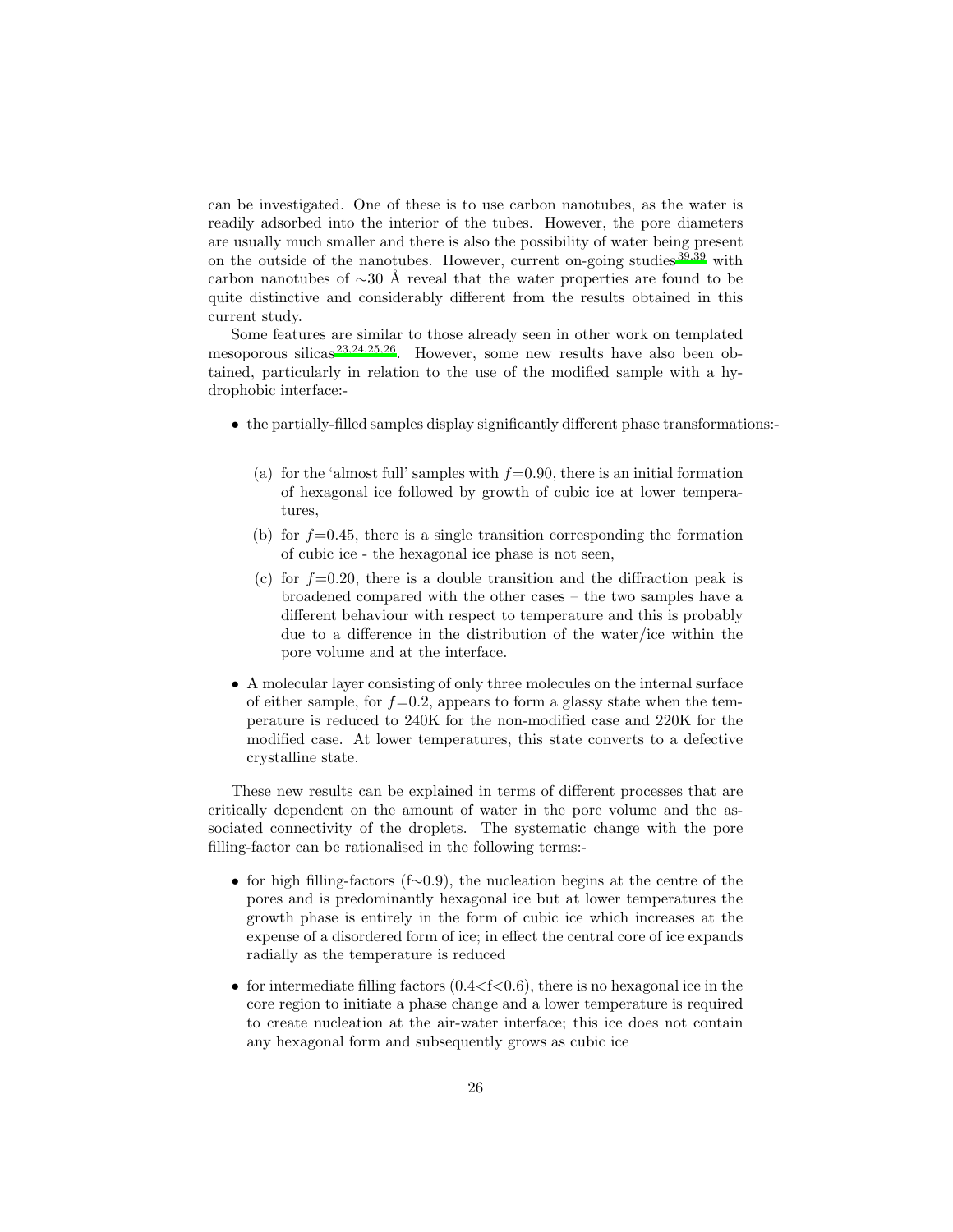• for low coverage conditions (f∼0.2) the water layer thickness is small and corresponds to only a few molecular layers if distributed uniformly on the surface: in this case, the strong difference in the behaviour as a function of temperature for the two samples is probably related to the connectivity of the water volume, and both systems produce a disordered or glassy phase at low temperatures.

There are obviously many unanswered questions that remain and further work is continuing to try to unravel the complexities that have been observed. A second paper with additional measurements on the same samples is in prepa-ration<sup>[40](#page-31-0)</sup>. In addition further studies of these and other porous silicas are continuing, comparing NMR cryoporometric measurements with those by a range of other techniques including gas absorption and small angle neutron scattering<sup>[38](#page-30-19)</sup>.

Although the present study has adopted an essentially 'chemical physics' approach to these characteristics using synthetic mesoporous materials, there are many aspects of liquid behaviour and ice nucleation in confined geometry that relate to other disciplines. These topics include aspects of water structure at protein interfaces, in bio-membranes and other disciplines such as geological rock structures, glaciology and perhaps, even astro-chemistry. There are also commercial interests relating to cryo-protection, filtration and controlled delivery of chemicals.

### 6 Acknowledgements

One of us (JJ) wishes to acknowledge a grant from Parténariat Hubert Curien UTIQUE /18565UB-CMCU / O8G1302 that has enabled experimental work to be conducted at several different laboratories The investigation has also been undertaken as part of a thesis to be submitted to the University of Orsay, Paris, and the University of Monastir, under the supervision of M-C Bellissent-Funel. Another one of us (JBWW) acknowledges partial support from EPSRC grant EP/D052556/1: "Capillary controls on gas hydrate growth and dissociation in synthetic and natural porous media: PVT, NMR, Neutron Diffraction and SANS", with the Institute of Petroleum Engineering at the University of Heriot Watt. HC acknowledges financial support from the Netherlands Technology Foundation STW and the EOS technology programme of the Dutch Ministry of Economic Affairs.

## 7 Appendix

There is a wide literature on a range of amorphous ice structures prepared by different routes. Most of these ices eventually convert to the low-density form after annealing at higher temperatures in the region of 120K. The neutron diffraction pattern<sup>[36](#page-30-16)</sup> for low-density amorphous [lda]  $D_2O$  ice is shown in Figure [14.](#page-27-0) It differs from that of ambient bulk water in several respects  $-$  i) the main peak is displaced from 1.98 Å<sup>-1</sup> to 1.70 Å<sup>-1</sup> and is sharper, ii) there is a more developed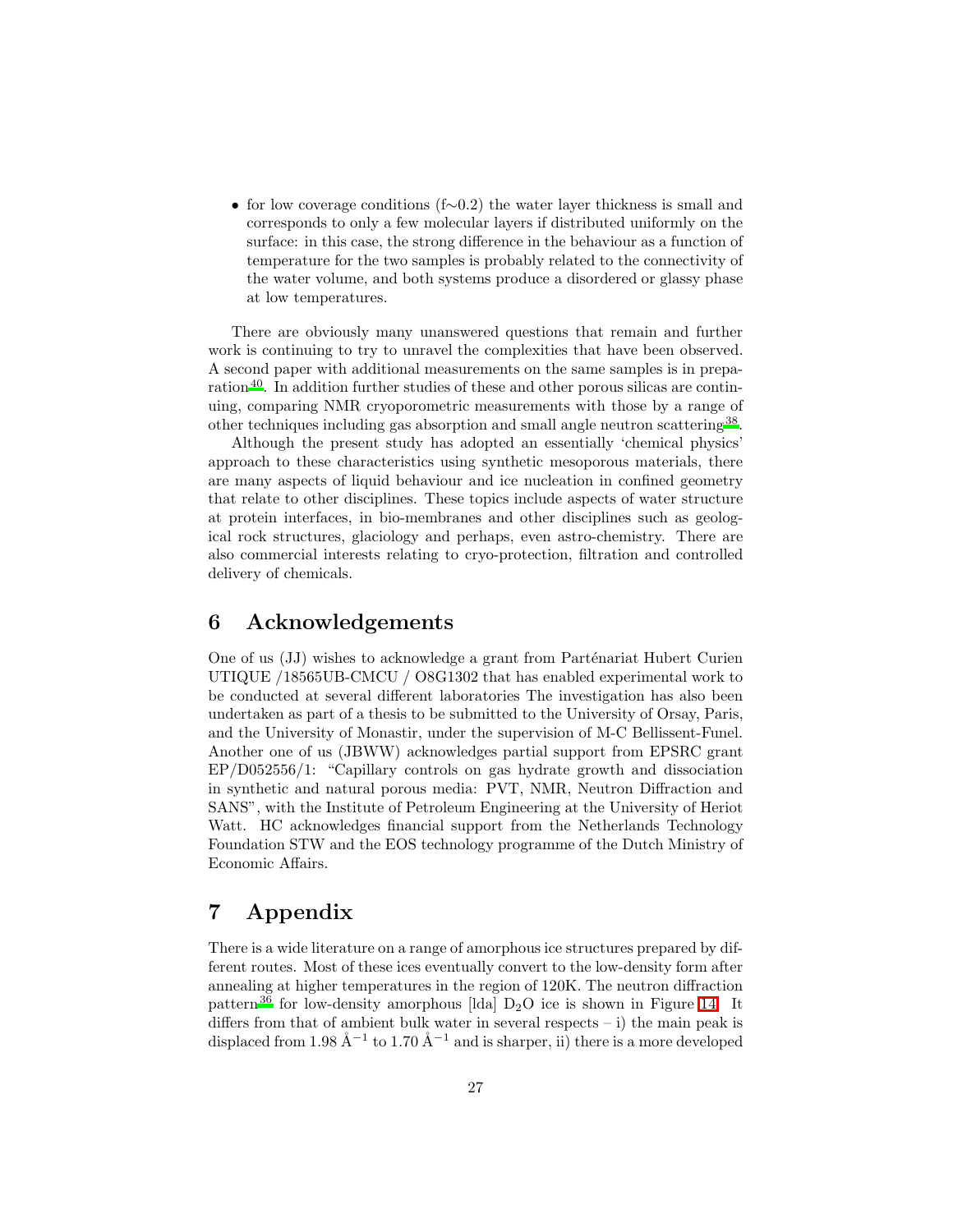oscillatory structure in the region of 2.5-3.5 Å<sup>-1</sup>. The structural features are well represented by a model based on a random fourfold-co-ordinated network of tetrahedral hydrogen bonds<sup>[41](#page-31-1)</sup>. This form is sometimes regarded as the limiting case of water at low temperatures where there is complete connectivity and the diffusional motion has effectively been 'frozen'[42](#page-31-2). At a temperature of 140 K, the lda-ice converts to a defective form of cubic ice that subsequently transforms to hexagonal ice at a much higher temperature. For many years it was thought impossible to create amorphous ice directly from the liquid phase but this was achieved in 1991 by Mayer and colleagues<sup> $43$ </sup> using a hyper-quench technique. It is accepted that the lda-form is a well-defined amorphous state of ice although there is still considerable controversy over whether a single high-density form exists or whether there are actually many metastable states produced by different fabrication routes.



<span id="page-27-0"></span>Figure 14: - A1. The structure factor  $S(Q)$  for  $D_2O$  as measured on 7C2 and SANDALS.<sup>[36](#page-30-16)</sup>

# 8 Figure captions:

1. Nitrogen adsorption/desorption for non-modified and modified mesoporous silica samples.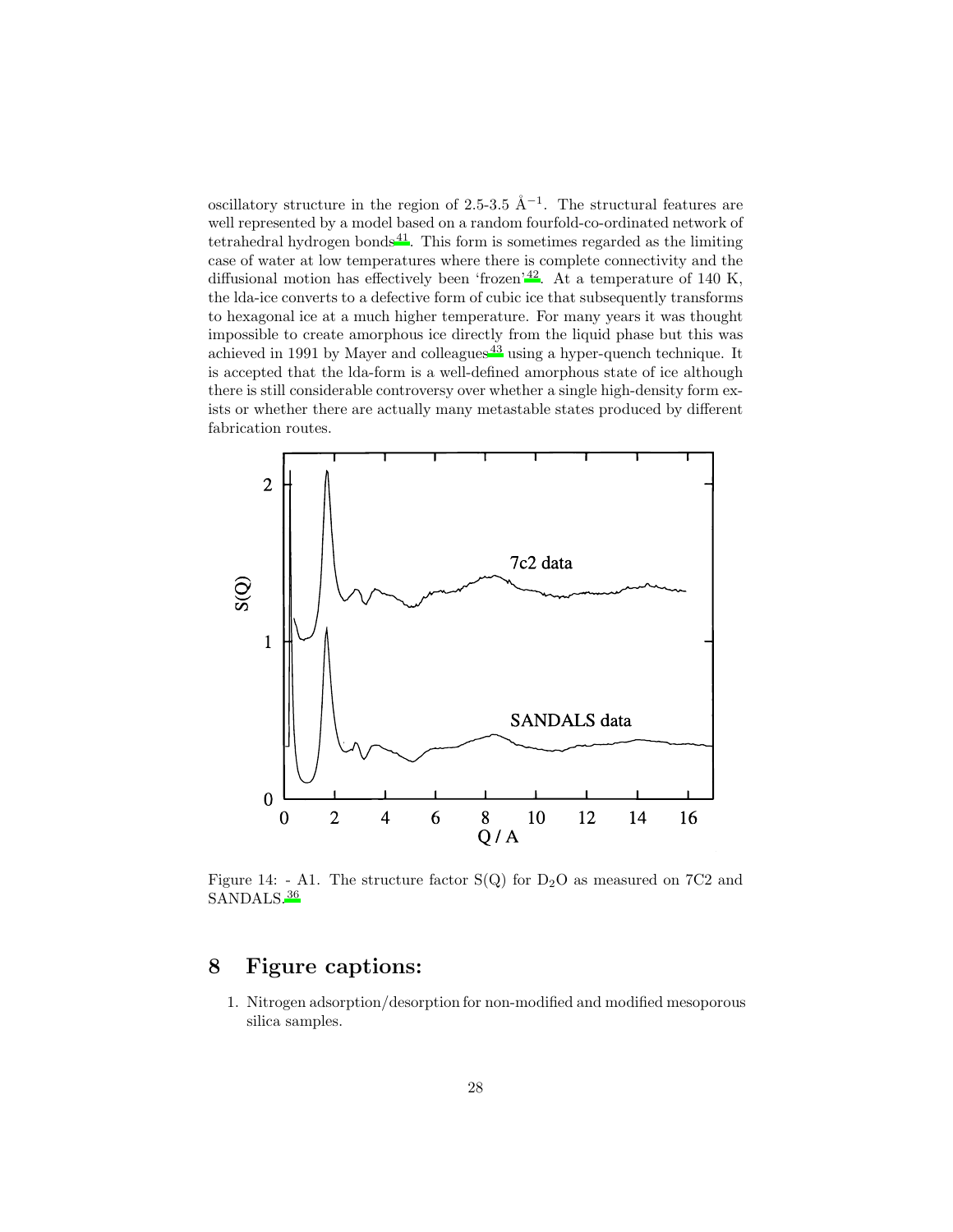- 2. DSC measurements for  $D_2O$  water in the non-modified and modified samples with filling factors, f, of 0.90, 0.45 and 0.20.
- 3. NMR cryoporometry measurements for  $H_2O$  water in a non-modified sample with filling factor  $f=1.98$ , a modified sample with  $f=1.69$  and for a modified partially-filled sample with a filling factor  $f=0.63$ , for both cooling and warming ramps.
- 4. The pore size distribution function for both samples determined from the NMRC data of Fig 3.
- 5. The measured intensity profiles for neutron scattering from 'dry' and 'wet' silica samples with the cryostat background; the pattern for the water is shown below.
- 6. The superimposed diffraction patterns for water/ice in the

non-modified silica sample as a function of temperature; showing the low-Q region on an expanded scale: a) cooling, b) heating.

- 7. The change in the low-Q intensities as a function of temperature a) nonmodified silica, b) modified silica.
- 8. The growth of ice for  $f=0.9$ , shown as a difference function for both samples a) between 297 and 260K, and b) between 260 and 220K.
- 9. The growth of ice for  $f=0.2$ , shown as a difference function for both samples between 255 and 220K.
- 10. The diffraction pattern for the non-modified sample with  $f=0.2$ , between 220 and 200K; the difference function is shown below.
- 11. The diffraction patterns for  $f=0.45$  for both samples at several temperatures.
- 12. The diffraction patterns for  $f=0.2$  at various temperatures for a) nonmodified and b) modified samples.
- 13. A comparison of the diffraction patterns for  $f=0.2$  for the two samples, a) 240K and b) 220K.
- 14. A1.  $S(q)$  for  $D_2O$  as measured on 7C2 and Sandals.

### 9 Tables

- 1. The temperatures of different peaks in the DSC measurements for cooling and heating cycle
- 2. Pore characterisation by  $N_2$  gaz adsorption and NMR Cryoporometry
- 3. Experimental variables for the neutron measurements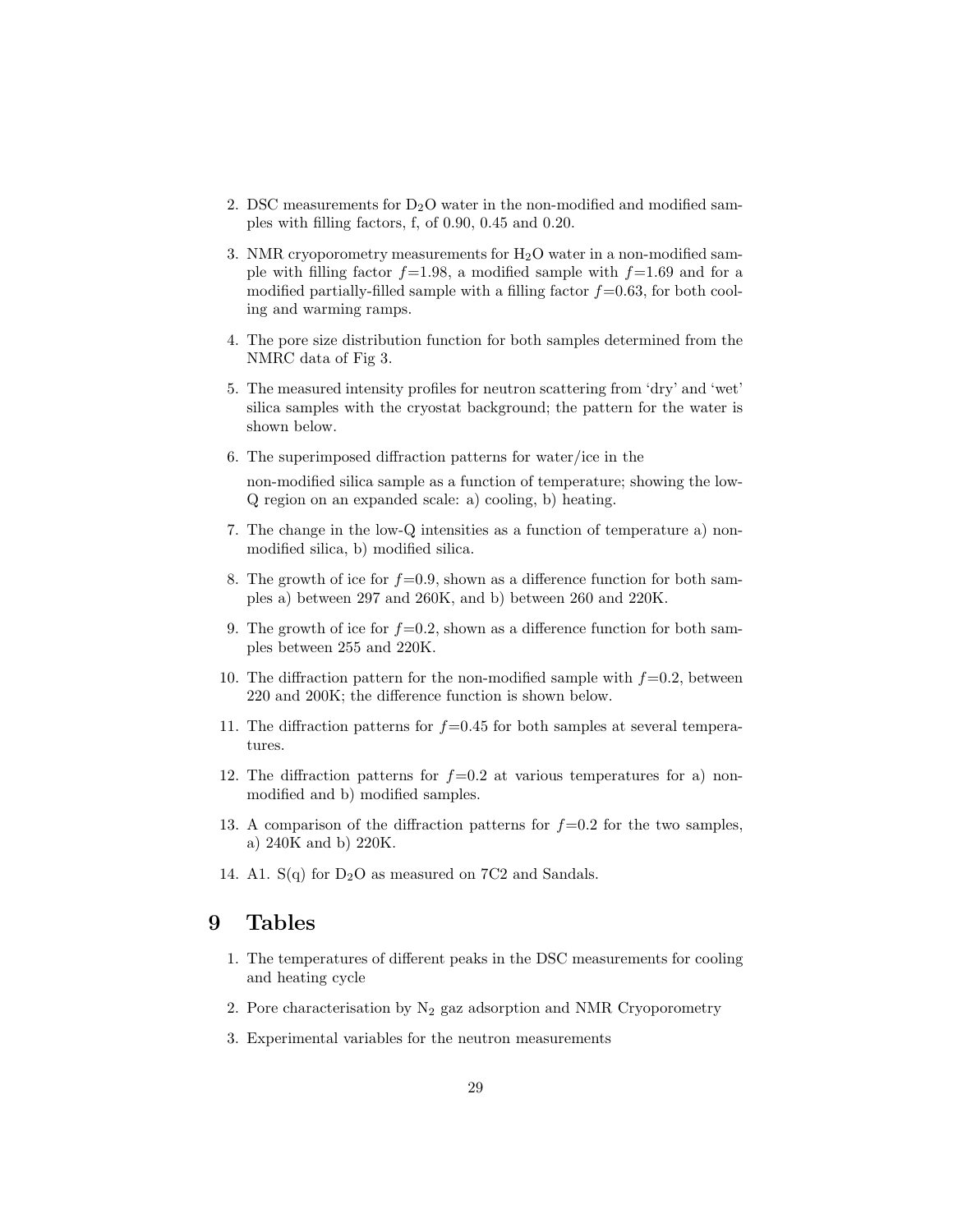### <span id="page-29-0"></span>References

- [1] J. Dore, *Chem. Phys.*, 2000, **258**, 327-347.
- <span id="page-29-1"></span>[2] G. P. Johari, Journal Of Chemical Physics, 2005, 122, 194504.
- <span id="page-29-2"></span>[3] H. K. Christenson, Journal of Physics-Condensed Matter, 2001, 13, R95– R133.
- <span id="page-29-3"></span>[4] B. Webber and J. Dore, J. Phys.: Condens. Matter, 2004, 16, S5449–S5470.
- <span id="page-29-4"></span>[5] H. Thompson, A. K. Soper, M. A. Ricci, F. Bruni and N. T. Skipper, Journal Of Physical Chemistry B, 2007, 111, 5610–5620.
- <span id="page-29-5"></span>[6] J. Wang, Y. W. Tang and X. C. Zeng, Journal Of Chemical Theory And Computation, 2007, 3, 1494–1498.
- <span id="page-29-6"></span>[7] J. B. W. Webber, *Progress in NMR Spectroscopy*, 2009, Invited, 10.1016/j.pnmrs.2009.09.001, 1.
- <span id="page-29-7"></span>[8] R. Iler, The Chemistry of Silica, Wiley & Sons Inc., New York, USA, 1979.
- <span id="page-29-8"></span>[9] H. L. Castricum, M. C. Mittelmeijer-Hazeleger, A. Sah and J. E. ten Elshof, Micropor. Mesopor. Mat., 2006, 88, 63–71.
- <span id="page-29-9"></span>[10] S. Brunauer, P. H. Emmett and E. Teller, J. Am. Chem. Soc., 1938, 60, 309–319.
- <span id="page-29-10"></span>[11] S. J. Gregg and K. S. W. Sing, Adsorption, Surface Area and Porosity, Academic Press, London, 2nd edn., 1982, p. 42.
- <span id="page-29-11"></span>[12] ISO, ISO 9277:1995. Determination of the specific surface area of solids by gas adsorption using the BET method, 1995, [http://www.iso.org/iso/catalogue](http://www.iso.org/iso/catalogue_detail.htm?csnumber=16928) detail.htm?csnumber=16928.
- <span id="page-29-12"></span>[13] E. P. Barret, L. G. Joyner and P. P. Halenda, J. Am. Chem. Soc., 1951, 73, 373–380.
- <span id="page-29-13"></span>[14] A. Lecloux and J. P. Pirard, *J. Colloid Interf. Sci.*, 1979, **70**, 265–281.
- <span id="page-29-14"></span>[15] J. Mitchell, J. B. W. Webber and J. Strange, Phys. Rep., 2008, 461, 1–36.
- <span id="page-29-15"></span>[16] J. B. W. Webber, *Phd*, Physics, University of Kent at Canterbury, UK., 2000.
- <span id="page-29-16"></span>[17] J. B. W. Webber, Magn. Reson. Imaging, 2003, 21, 428.
- <span id="page-29-17"></span>[18] O. Petrov and I. Furo, *Physical Review E*, 2006, **73**, 7.
- <span id="page-29-18"></span>[19] J. B. W. Webber and J. C. Dore, *Nucl. Instrum. Meth. A.*, 2008, 586, 356–366.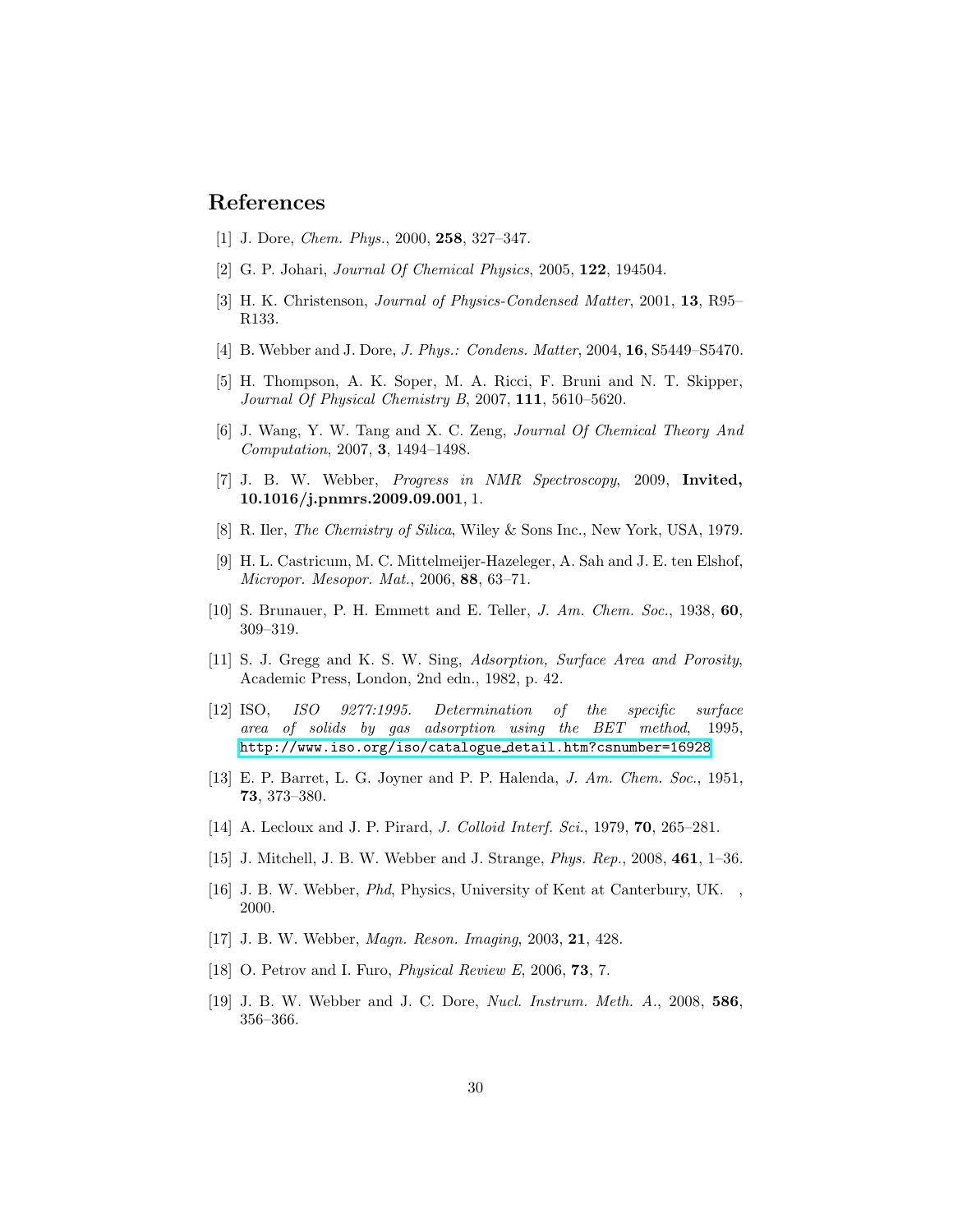- <span id="page-30-0"></span>[20] S. Jaehnert, F. V. Chavez, G. E. Schaumann, A. Schreiber, M. Schoenhoff and G. H. Findenegg, Phys. Chem. Chem. Phys., 2008, 10, 6039–6051.
- <span id="page-30-1"></span>[21] J. B. W. Webber, J. H. Strange and J. C. Dore, Mag. Res. Imag., 2001, 19, 395–399.
- <span id="page-30-2"></span>[22] B. Beuneu, 2003, <http://www-llb.cea.fr/spectros/pdf/7c2-llb.pdf>.
- <span id="page-30-3"></span>[23] E. Liu, J. C. Dore, J. B. W. Webber, D. Khushalani, S. Jähnert, G. H. Findenegg and T. Hansen, J. Phys.: Condens. Matter, 2006, 18, 10009– 10028.
- <span id="page-30-4"></span>[24] J. Seyed-Yazdi, Farman, J. C. Dore, J. B. W. Webber, G. H. Findenegg and T. Hansen, J. Phys.: Condens. Matter, 2008, 20, 205107, (10 pp).
- <span id="page-30-5"></span>[25] J. Seyed-Yazdi, H. Farman, J. C. Dore, J. B. W. Webber and G. H. Findenegg, *J. Phys.: Condens. Matter*, 2008, **20**, 205108, (12 pp).
- <span id="page-30-6"></span>[26] J. B. W. Webber, J. C. Dore, J. H. Strange, R. Anderson and B. Tohidi, J. Phys.: Condens. Matter, 2007, 19, 415117 (12pp).
- <span id="page-30-7"></span>[27] G. Plazeck, *Phys. Rev.*, 1952, 86, 377.
- <span id="page-30-8"></span>[28] J. G. Powles, Adv. Phys., 1973, 22, 1–56.
- <span id="page-30-9"></span>[29] M. C. Bellissent-Funel, L. Bosio and J. Teixeira, J. Phys-Condens. Mat., 1991, 3, 4065–4074.
- <span id="page-30-10"></span>[30] K. Yoshida, T. Yamaguchi, S. Kittaka, M.-C. Bellissent-Funel and P. Fouquet, J. Chem. Phys., 2008, 129, 054702.
- <span id="page-30-11"></span>[31] J. M. Zanotti, G. Gibrat and M. C. Bellissent-Funel, *Phys. Chem. Chem.* Phys., 2008, 10, 4865–4870.
- <span id="page-30-12"></span>[32] H. F. Booth and J. H. Strange, *Mol. Phys.*, 1998, **93**, 263–269.
- <span id="page-30-13"></span>[33] H. F. Booth and J. H. Strange, *Magn. Reson. Imaging*, 1998, **16**, 501–504.
- <span id="page-30-14"></span>[34] H. Farman, J. C. Dore and J. B. W. Webber, *J. Mol. Liq.*, 2002, **96-97**, 353–362.
- <span id="page-30-15"></span>[35] T. C. Hansen, M. M. Koza, P. Lindner and W. F. Kuhs, Journal Of Physics-Condensed Matter, 2008, 20, 258105.
- <span id="page-30-16"></span>[36] D. Blakey, PhD Thesis,, Physics,, University of Kent at Canterbury, UK., 1994.
- <span id="page-30-17"></span>[37] B. Guillot and Y. Guissani, J. Chem. Phys., 2003, 119, 11740–11752.
- <span id="page-30-19"></span>[38] J. Webber, J. Strange and J. Dore, in preparation.
- <span id="page-30-18"></span>[39] J.C.Dore, T.Ohba, K.Kaneko, S.Iijima, A.Burian and A.C.Hannon, submitted.